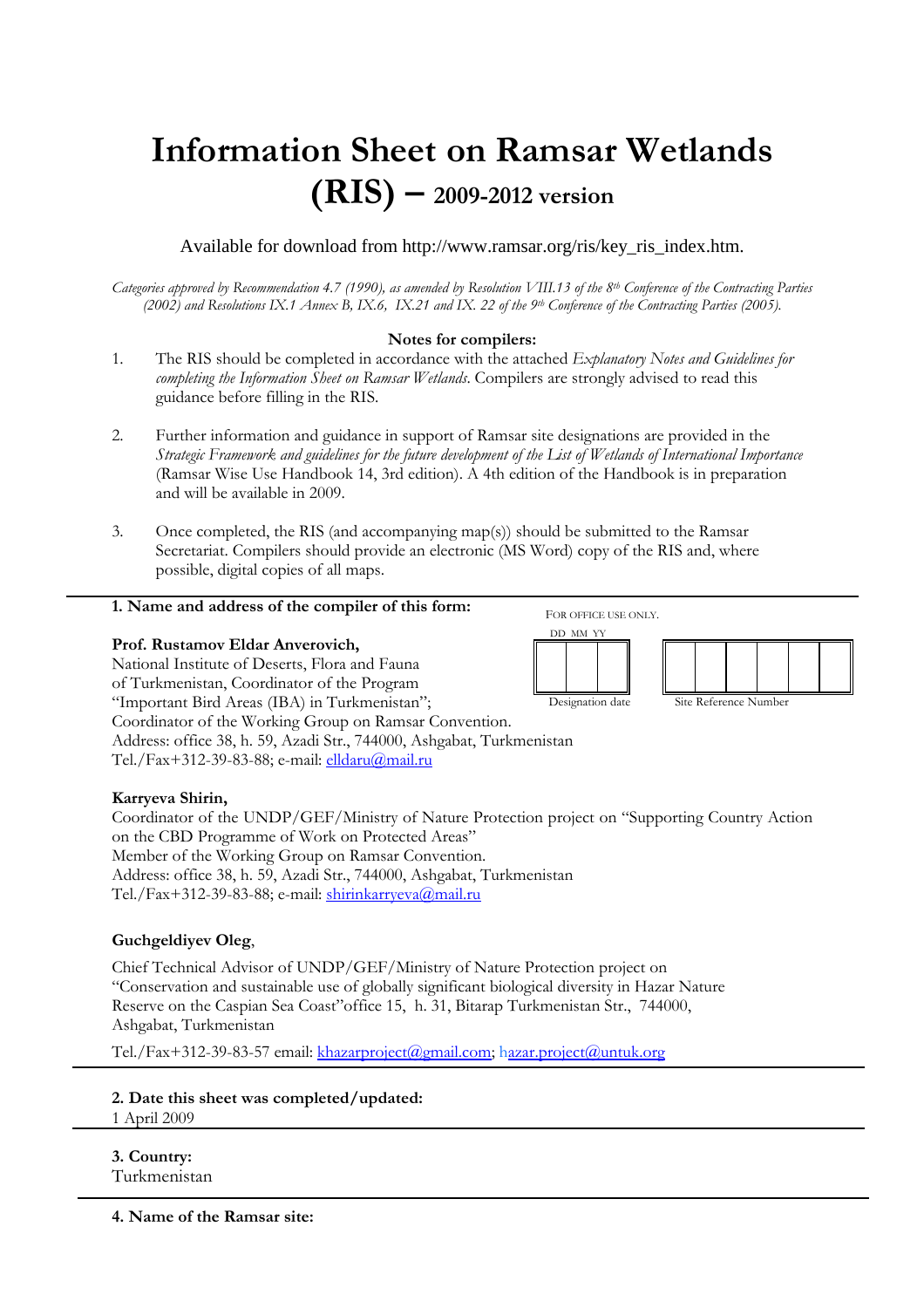The precise name of the designated site in one of the three official languages (English, French or Spanish) of the Convention. Alternative names, including in local language(s), should be given in parentheses after the precise name. Turkmenbashy Bay

## **5. Designation of new Ramsar site or update of existing site:**

**This RIS is for** (tick one box only)**: a) Designation of a new Ramsar site** ; or **b**) Updated information on an existing Ramsar site  $\Box$ 

**6. For RIS updates only, changes to the site since its designation or earlier update:** 

**a) Site boundary and area** 

The Ramsar site boundary and site area are unchanged:  $\Box$ 

or

## **If the site boundary has changed:**

i) the boundary has been delineated more accurately  $\Box$ ; or

ii) the boundary has been extended  $\Box$ ; or

iii) the boundary has been restricted\*\*  $\Box$ 

and/or

#### **If the site area has changed:**

i) the area has been measured more accurately  $\Box$ : or

ii) the area has been extended  $\Box$ ; or

iii) the area has been reduced\*\*  $\Box$ 

\*\* **Important note**: If the boundary and/or area of the designated site is being restricted/reduced, the Contracting Party should have followed the procedures established by the Conference of the Parties in the Annex to COP9 Resolution IX.6 and provided a report in line with paragraph 28 of that Annex, prior to the submission of an updated RIS.

## **b) Describe briefly any major changes to the ecological character of the Ramsar site, including in the application of the Criteria, since the previous RIS for the site:**

#### **7. Map of site:**

Refer to Annex III of the *Explanatory Note and Guidelines*, for detailed guidance on provision of suitable maps, including digital maps.

**a) A map of the site, with clearly delineated boundaries, is included as:**

 $\hat{a}$ ) **a hard copy** (required for inclusion of site in the Ramsar List):  $\Box$ ;

ii) an electronic format (e.g. a JPEG or ArcView image)  $\boxtimes$ ;

iii) a GIS file providing geo-referenced site boundary vectors and attribute tables  $\square$ .

#### **b) Describe briefly the type of boundary delineation applied:**

e.g. the boundary is the same as an existing protected area (nature reserve, national park, etc.), or follows a catchment boundary, or follows a geopolitical boundary such as a local government jurisdiction, follows physical boundaries such as roads, follows the shoreline of a waterbody, etc.

The boundary of the site follows the Turkmenbashy Bay with an average of 1 km coastal zone.

**8. Geographical coordinates** (latitude/longitude, in degrees and minutes):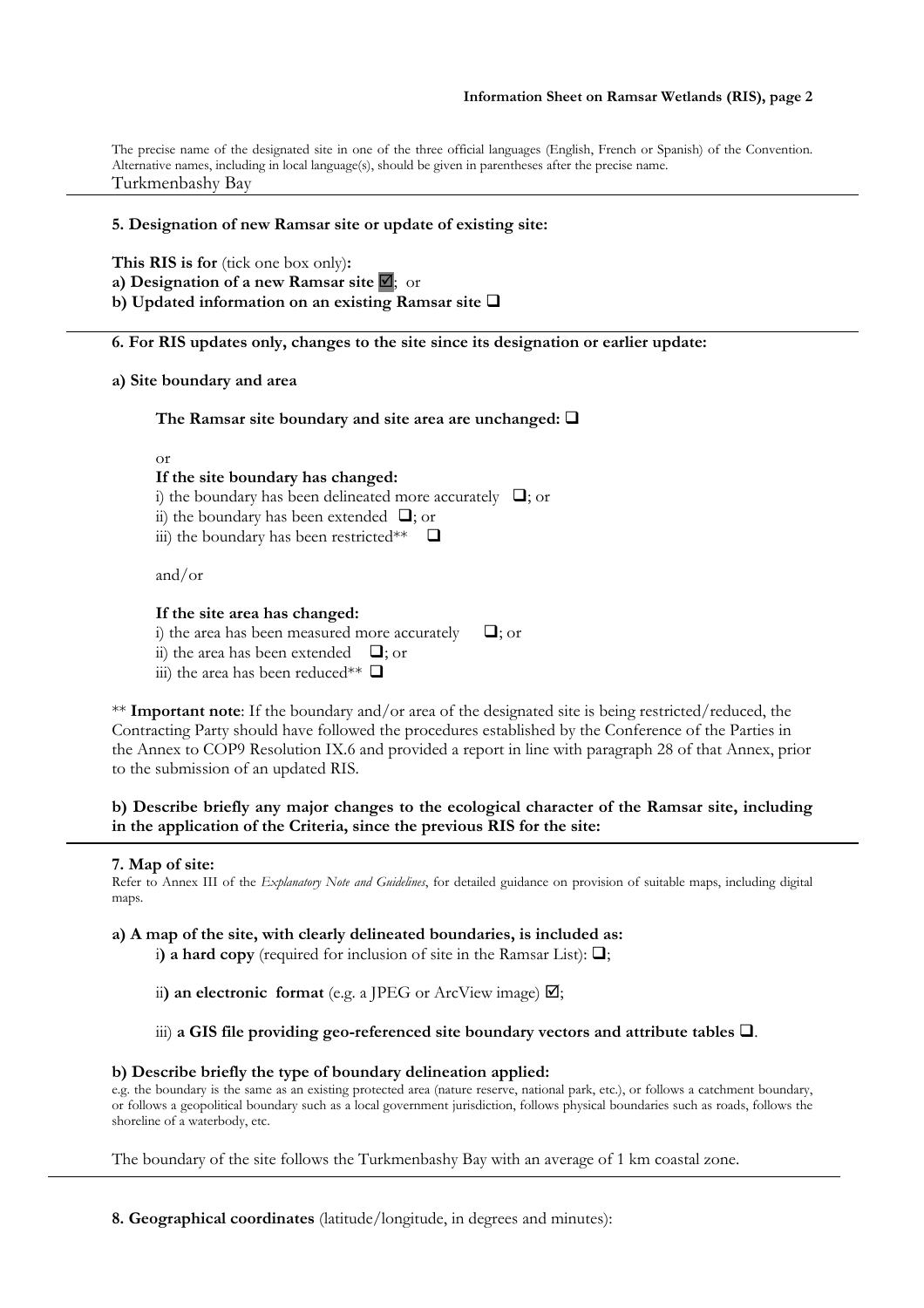Provide the coordinates of the approximate centre of the site and/or the limits of the site. If the site is composed of more than one separate area, provide coordinates for each of these areas.

Central coordinate: 39o47.47N 53o21.70E

### **9. General location:**

Include in which part of the country and which large administrative region(s) the site lies and the location of the nearest large town.

Turkmenbashy Bay - Western Turkmenistan, Balkan Administrative Region, Turkmenbashy Administrative District, nearest city – Turkmenbashy

Turkmenbashy Bay 70,000 inhabitants, capital city of the region Balkanabad – 150 km to the East, about 105 000 inhabitants. The municipality of Turkmenbashy town (population of 100,000) is located in the north part of the site.

**10. Elevation:** (in metres: average and/or maximum & minimum) Minimum: 2m Maximum: 70m (Mountain Karadag at the north shore)

**11. Area:** (in hectares) 267,124 ha

#### **12. General overview of the site:**

Provide a short paragraph giving a summary description of the principal ecological characteristics and importance of the wetland.

The site encompasses several bays of the Caspian Sea: Turkmenbashy, Balkan, North-Cheleken and Mikhailovsky which are separated from the open sea by Krasnovodskiy and North-Cheleken Spits. The north of the territory is limited by ledges of the Krasnovodskiy Plateau, in the south by the Cheleken Peninsula, and in the northeast by the Dardzha Peninsula. The relief of the site can be divided into 3 basic components: a) shallow brackish bays having open access to each other and separated from the sea by sandy spits; b) sandy-shelly spits, islands and dunes, overgrown with halophytes; c) stony islands in Balkan Bay, including the largest - Dagada - with an area of 120 hectares. The coastal shallow waters of the southeast Caspian Sea are the largest flyway, and also the largest wintering area, of waterfowl and waterbirds nesting in Western Siberia, Kazakhstan and other regions of Northern Asia.

#### **13. Ramsar Criteria:**

Tick the box under each Criterion applied to the designation of the Ramsar site. See Annex II of the *Explanatory Notes and Guidelines* for the Criteria and guidelines for their application (adopted by Resolution VII.11). All Criteria which apply should be ticked.



## **14. Justification for the application of each Criterion listed in 13 above:**

Provide justification for each Criterion in turn, clearly identifying to which Criterion the justification applies (see Annex II for guidance on acceptable forms of justification).

#### **Criterion 2.**

The wetland supports the following threatended species which have national and/or international status.

| Turkmen<br>name      | Russian<br>name      | English name       | Latin name                               | Turkmeni<br>stan Red<br>Data Book<br>(1999) | <b>IUCN</b><br>Red<br>List | <b>CITES</b><br>(1997) | <b>CMS</b> |  |  |
|----------------------|----------------------|--------------------|------------------------------------------|---------------------------------------------|----------------------------|------------------------|------------|--|--|
| Insecta              |                      |                    |                                          |                                             |                            |                        |            |  |  |
| Kaspi<br>iylanbalygy | Каспийская<br>минога | Caspian<br>lamprey | Caspiomyzon<br>wagneri (Kesser,<br>1870) | IV                                          | NT                         |                        |            |  |  |
| Bekre                | Шип                  | Barbel             | Acipenser                                |                                             | CR                         |                        |            |  |  |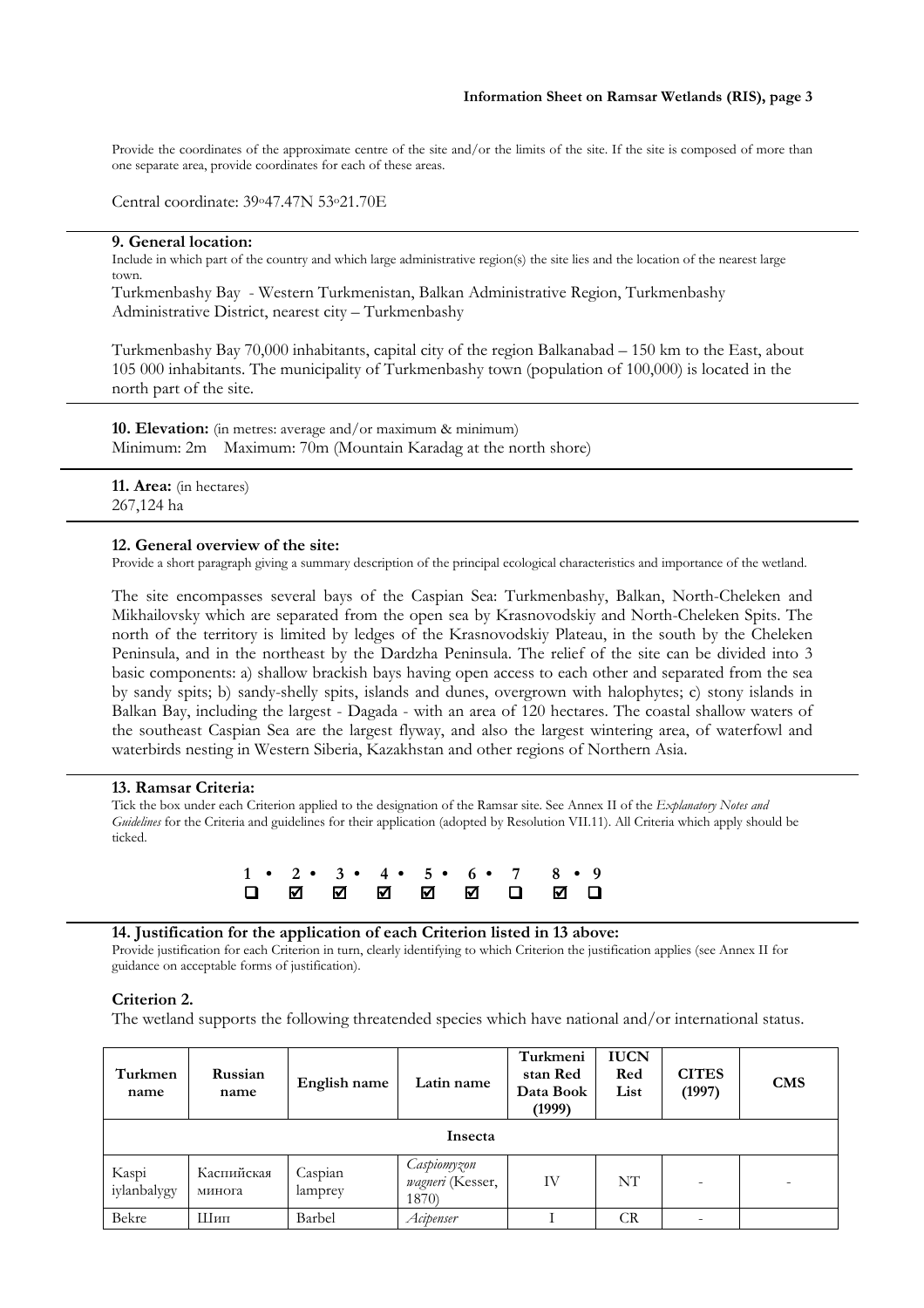| Turkmen                       | Russian              | English name                   | Latin name                                            | Turkmeni<br>stan Red     | <b>IUCN</b><br>Red | <b>CITES</b>             | <b>CMS</b>  |
|-------------------------------|----------------------|--------------------------------|-------------------------------------------------------|--------------------------|--------------------|--------------------------|-------------|
| name                          | name                 |                                |                                                       | Data Book<br>(1999)      | List               | (1997)                   |             |
| balyk (Sop<br>balyk)          |                      | sturgeon                       | nudiventris<br>(Lovetsky,<br>1828)                    |                          |                    |                          |             |
|                               |                      |                                | <b>Birds</b>                                          |                          |                    |                          |             |
| Gyzgylt<br>gotan              | Розовый<br>пеликан   | Great White<br>Pelican         | Pelecanus<br>onocrotalus<br>(Linnaeus,<br>1758)       | $\mathbf{I}$             | LC                 | $\bar{a}$                | Appendix I  |
| Buiraly<br>gotan              | Кудрявый<br>пеликан  | Dalmatian<br>Pelican           | Pelecanus crispus<br>(Bruch, 1832)                    | $\mathop{\rm III}$       | VU                 | $\overline{\phantom{a}}$ | Appendix I  |
| Kichi<br>sakargaz             | Пискулька            | Lesser White-<br>fronted Goose | Anser erythropus<br>(Linnaeus,<br>1758)               | IV                       | VU                 | $\overline{\phantom{a}}$ | Appendix I  |
| Ekinchi<br>ordek              | Мраморный<br>чирок   | Marbled Teal                   | Marmaronetta<br>angustirostris<br>Menetries,<br>1832) | III                      | VU                 | $\overline{\phantom{a}}$ | Appendix I  |
| Korzhe                        | Савка                | White-headed<br>Duck           | Oxyura<br>leucocephala<br>(Scopoli, 1769)             | $\mathbf{I}$             | EN                 |                          | Appendix I  |
| Balykchy<br>gyrgy             | Скопа                | Osprey                         | Pandion haliaetus<br>(Linnaeus,<br>1758)              | $+III$                   | LC                 | $\bar{a}$                | Appendix II |
| Chakyryk                      | Авдотка              | Eurasian<br>Thick-knee         | <b>Burhinus</b><br>oedicnemus<br>(Linnaeus,<br>1758)  | III                      | LC                 | $\overline{\phantom{a}}$ | Appendix II |
| Gara<br>depeli<br>tekezhyllyk | Кречетка             | Sociable<br>Lapwing            | Chettusia<br>gregaria (Pallas,<br>1771)               | $\rm III$                | CR                 | $\overline{\phantom{a}}$ | Appendix I  |
|                               |                      |                                | Mammals                                               |                          |                    |                          |             |
| Itaiy                         | Медоед               | Honey Badger                   | Mellivora<br>capensis<br>(Schreber,<br>1776)          | $\rm II$                 | ${\rm LC}$         | Appendix<br>T            |             |
| Suvity                        | Каспийский<br>тюлень | Caspian Seal                   | Phoca caspica<br>(Gmelin, 1788)                       | $\overline{\phantom{a}}$ | EN                 | $\overline{\phantom{a}}$ |             |
|                               |                      |                                | Fish                                                  |                          |                    |                          |             |
| Bekre<br>balyk                | Русский<br>осетр     | Russian<br>Sturgeon            | Acipenser<br>gueldenstaedtii<br>(Brandt, 1833)        |                          | CR                 |                          | Appendix II |

Categories for Turkmenistan Red Data Book:

I – Vanishing species (or under a threat of becoming endangered)

II – Declining species

III– Rare species

IV –Poorly known (indeterminate) species

# **Criterion 3.**

This site is a hotspot for biodiversity, 296 birds species have been recorded, including 138 waterbird species, among them, more than half occur during migration and winter. This site is IBA and conserves a number of important and endangered species such as: Dalmatian Pelican (*Pelecanus crispus)* and the White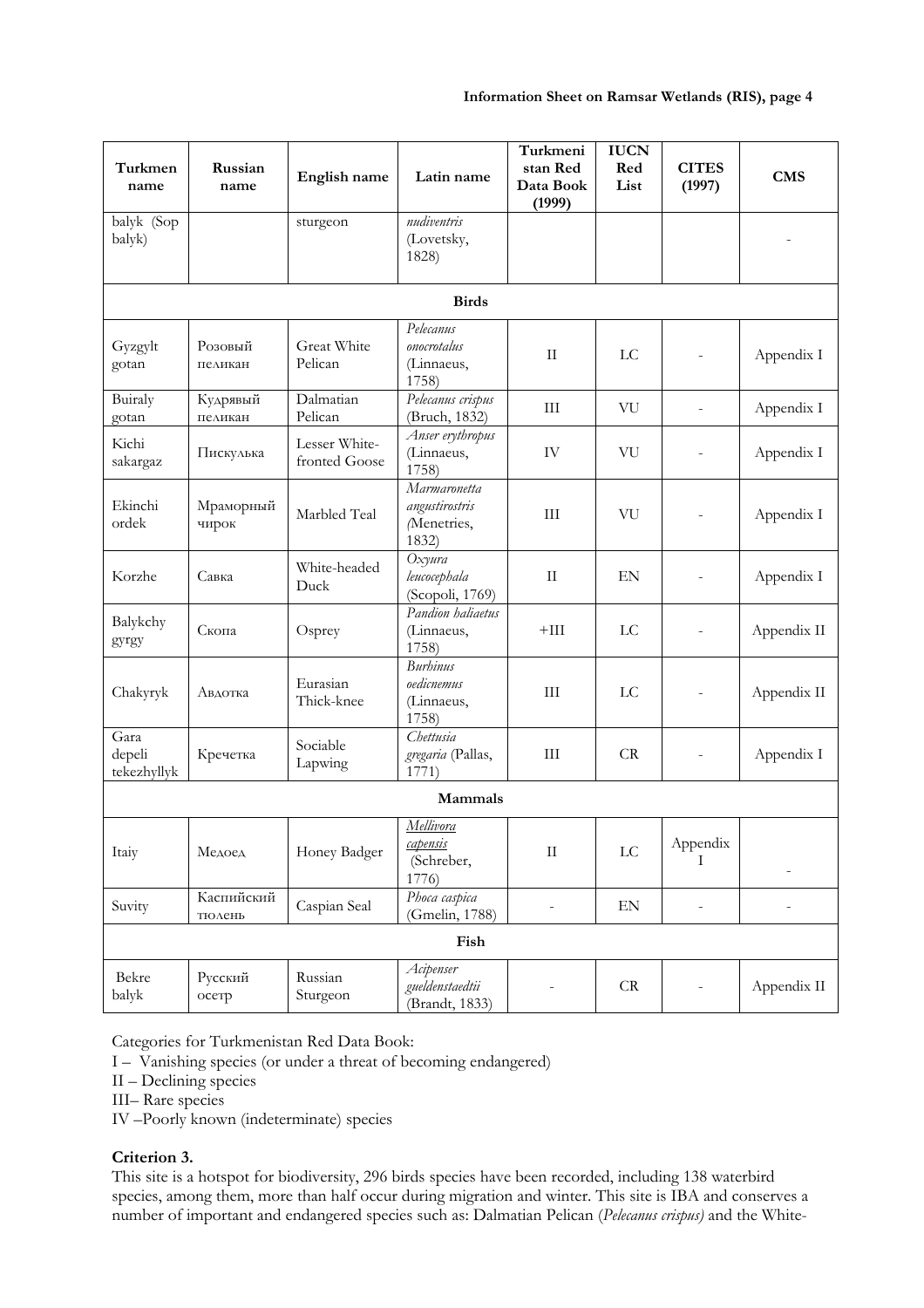headed Duck (*Oxyura leucocephala*). In the summer period there are grebes, cormorants, sandpipers and numerous gulls forming sometimes multi-thousand colonies in bays and on islands.

The most interesting species is the Caspian Seal *(Phoca caspica)* which is endemic to the Caspian Sea, and is listed on the IUCN Red List as endangered. Recently the number of seals has dramatically decreased, therefore only single individuals may migrate to Turkmenbashy Bay.

## **Criteria 4.**

This site is a source of food for fish during migration, fattening and partial spawning, as well as for seals. Abundant waterfowl (dominated by coots) and wading birds are present in winter and in summer, nesting seabirds also feed here. This site is located on one of the most important migratory flyways of the Afro-Eurasian Flyway (AEWA) and part of Central Asian - Indian Flyway (CAW) for waterbirds breeding in Western Siberia, Kazakhstan and other regions of Central Asia, providing a valuable stopover and wintering site.

# **Criterion 5.**

Being located on the migratory flyways of the Afro-Eurasian Flyway (AEWA) and part of Central Asian - Indian Flyway (CAW), it was estimated (in the 20th century) that about 5-8 million waterbirds passed along the eastern coast of the Caspian Sea on migration, and up to 0.8 million birds wintered in the site. Between 1971 – 2005, the number of waterfowl (geese, swans, ducks and coots) recorded at the site was, 22,409 to 568,530 (average 171,785) in November and from 47,654 to 688,471 (average 215,088) in January. The dominant species, whose numbers exceed 20,000 individuals is the Common Coot (*Fulica atra*), (up to 48,000), Common Teal *(Anas crecca)* (up to 27,000), Mallard (*Anas platyrhynchos)* (up to 21,000), Red-crested Pochard (*Netta rufina)* (up to 50,000), Common Pochard (*Aythya ferina)* (up to 33,000), Tufted Duck (*Aythya fuligula)* (up to 20,000) and in some years, also Mute Swan (*Cygnus olor)* and Whooper Swan (*Cygnus cygnus)*. Over 25,000 Greater Flamingo (*Phoenicopterus roseus)* can occur on migration and in winter.

## **Criterion 6.**

1% of the individuals in a population supported by this site

| English, Russian | <b>Scientific Name</b> | Subspecies /     | Count/s                 | $1\%$ threshold |
|------------------|------------------------|------------------|-------------------------|-----------------|
| or Kazakh name   |                        | Population (if   |                         |                 |
|                  |                        | applicable)      |                         |                 |
| Lesser White-    | Anser erythropus       | N Europe, Arctic | Year: 2002              | 110             |
| fronted Goose    |                        | W Siberia (br)   | 249 individuals         | individuals     |
|                  |                        |                  | (Vasiliev et.al., 2006) |                 |
| White-headed     | Oxyura leucocephala    | E Mediterranean, | Year: 2007              | 75 individuals  |
| Duck             |                        | SW Asia          | 4350 individuals during |                 |
|                  |                        |                  | spring migration        |                 |
|                  |                        |                  | Average 565             |                 |
|                  |                        |                  | individuals (Rustamov   |                 |
|                  |                        |                  | et al., 2009).          |                 |

# **Criterion 8.**

Turkmenbashy Bay is place for many fish species. The many bays serve as nurseries for the maturation of Herring (*Alosa brashnkovi, A. kessleri)* and other fish. Breeding bottom freshwater fish, such Roach (*Rutilus rutilus*) and Common Carp (*Cyprinus carpio*) which are found in the Etrek River eventually find its way into the Caspian Sea**.** 

**15. Biogeography** (required when Criteria 1 and/or 3 and /or certain applications of Criterion 2 are applied to the designation):

Name the relevant biogeographic region that includes the Ramsar site, and identify the biogeographic regionalisation system that has been applied.

## **a) biogeographic region:**

The site is situated in the Eurasian Deserts and Semi-Deserts zone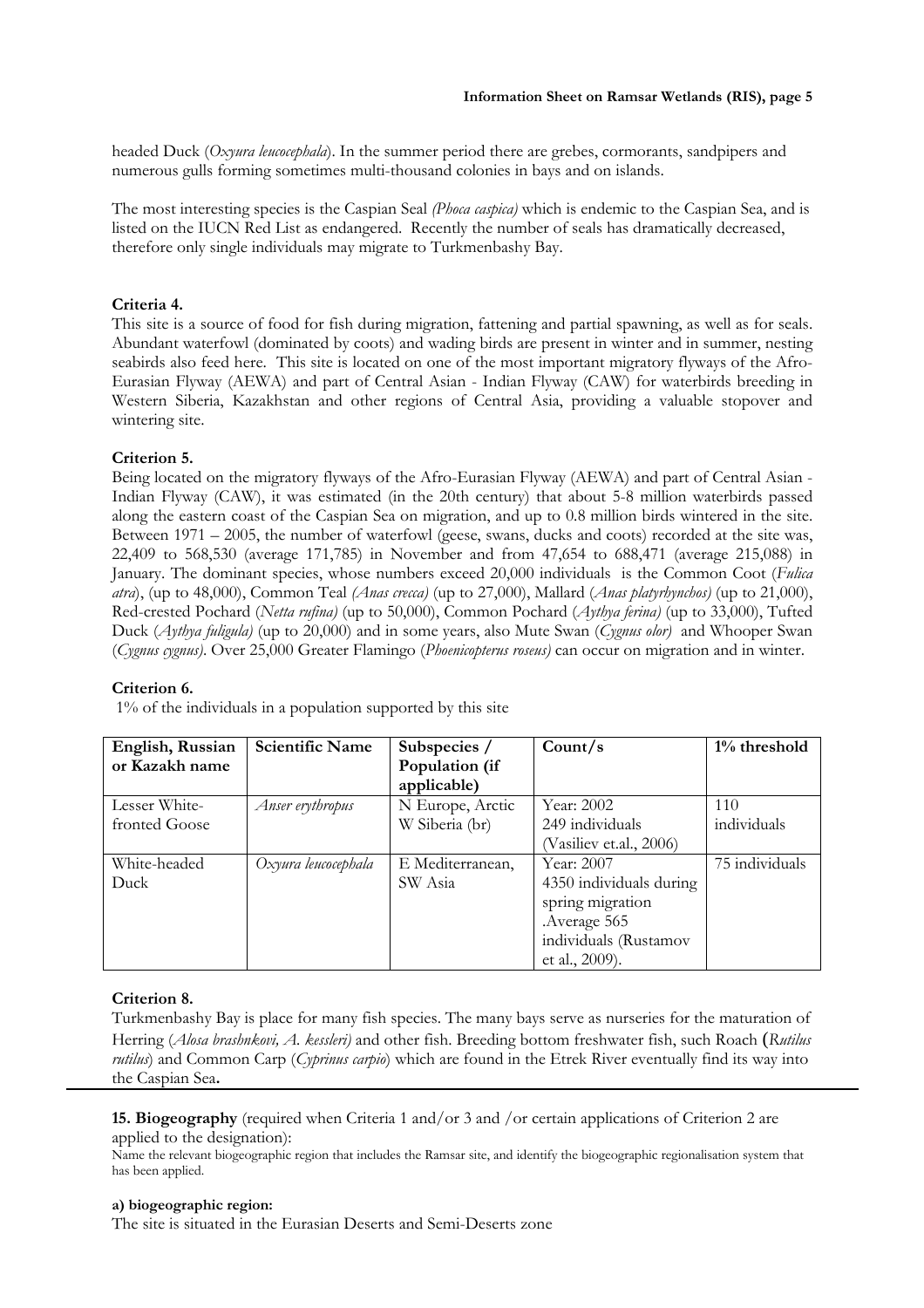**b) biogeographic regionalisation scheme** (include reference citation): Scheme of eco-regions WWF

## **16. Physical features of the site:**

Describe, as appropriate, the geology, geomorphology; origins - natural or artificial; hydrology; soil type; water quality; water depth, water permanence; fluctuations in water level; tidal variations; downstream area; general climate, etc.

The site encompasses several bays of the Caspian Sea: Turkmenbashy, Balkan, North-Cheleken and Mikhailovsky which are separated from the open sea by Krasnovodskiy and North-Cheleken Spits. The north of the territory is limited by ledges of the Krasnovodskiy Plateau, in the south by the Cheleken Peninsula, and in the northeast by the Dardzha Peninsula. The relief of the site can be divided into 3 basic components: a) shallow brackish bays having open access to each other and separated from the sea by sandy spits; b) sandy - shelly spits, islands and dunes, overgrown with halophytes; c) stony islands in Balkan Bay, including the largest - Dagada - with an area of 120 hectares. Alongside natural processes increasing the area of wetlands over the last 10 years. The main vegetation communities are various types of macrophytes in shallow bays and on the coast. The vegetation of the bays is represented by groups of lower plants (seaweeds) and higher flowering plants (sea grasses). In addition to these macroscopicals, there are many hundreds of species of microscopic seaweed - in the plankton and benthos.

The main factor determining the sea shore dynamic and therefore the wetlands characteristics is the hydrological regime that is effected by long-term (centuries-old) fluctuations of Caspian Sea level.

Geological peculiarities of the site related with past and current activities of the Caspian Sea. Seashore forms with tertiary and quaternary sea sediments. Relief is typical for seaside accumulative plain, where interchange of sandy massifs and sandy saline lands are registered.

Soil cover consists of grey-brownish soil of sandy and stony areas. The young drained substratum of islands and coastal areas, hydromorphic salt marshes (solonchaks) and weakly-fixed sand dunes (Dardja Peninsula). Soils are of natural origin. The most typical landscapes are landscapes of sea bays and shallow waters. Sand spits and islands are also present. The coastal area is characterized by landscape elements of caspian sand and salt marsh accumulative terrace. The main definitive factor is the dynamics of the sea level.

Tide fluctuations and variations are not significant and appear as a result of fetches caused by winds. Climate is continental with large fluctuations of daily and seasonal temperatures, with small amount of rains and with the intensive solar radiation (more than 150 kkal per square centimeter per year). Average annual temperature is +15.8°C, average in July +28°, January  $-4$ °; absolute maximum +47°, minimum – 21°С. Frost free period continues usually 270-275 days, including air temperature higher than 10°С for at least 250 days.

Dominant wind direction is north-west. In the summer it cools the area, in the winter – south east winds lead to warming in the winter and to the heat in the summer. The average wind speed is 6-9 m/sec. However, in summer, strong winds occur (20-25 m/sec), followed by dust storms. Precipitation is 100- 120 mm/year. The snow falls rarely. Shallow parts of the Turkmenbashy Bay are getting frozen almost every year, but the ice does not stay for a long time (up to 2 weeks in January). There are extremely cold winters (1968/69, 1971/72, 1976/77, 1984/85, 2007/08) where almost the entire bay is covered by ice.

## **17. Physical features of the catchment area:**

Describe the surface area, general geology and geomorphological features, general soil types, and climate (including climate type).

Turkmenbashy Bay is part of the marine area of the Caspian Sea. There are no streams flowing into the bay.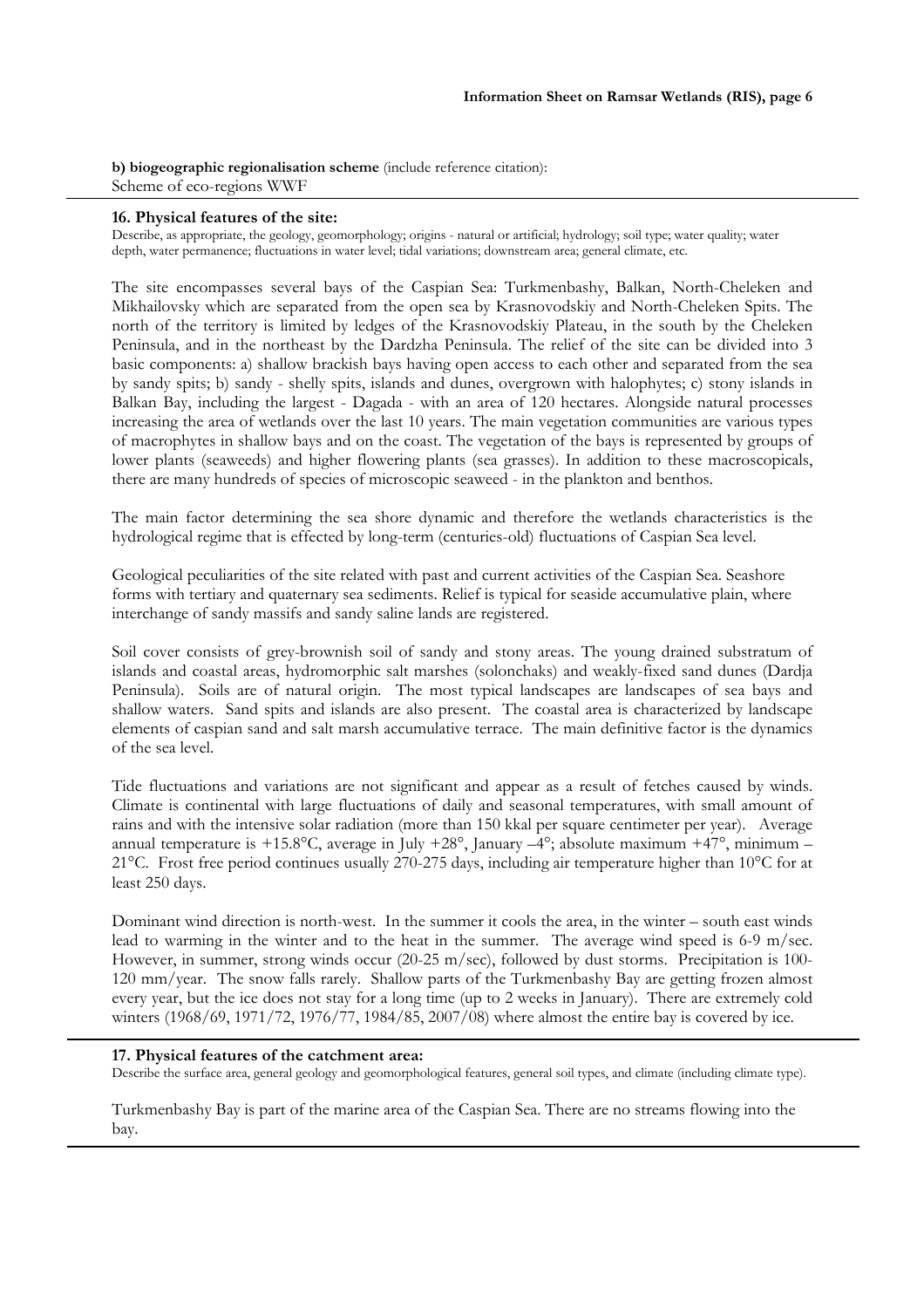#### **18. Hydrological values:**

Describe the functions and values of the wetland in groundwater recharge, flood control, sediment trapping, shoreline stabilization, etc.

Stabilize and mitigate climate. Delineations of coast line are showing considerable dynamic as a result of cycle changes of the Caspian Sea level. Marine water is not used for consumption

Caspian Sea influences the temperature – humidity conditions. Coastal Caspian Zone greatly mitigates climate conditions.

Rivers play an important role in the balance of water in the Caspian Sea. There are more than 130 large and small rivers that flow into Caspian Sea. Climate change and the use of water for consumption is said to impact river flows.

#### **19. Wetland Types**

#### **a) presence:**

Circle or underline the applicable codes for the wetland types of the Ramsar "Classification System for Wetland Type" present in the Ramsar site. Descriptions of each wetland type code are provided in Annex I of the *Explanatory Notes & Guidelines*.

| Marine/coastal: $\mathbf{A} \cdot \mathbf{B} \cdot \mathbf{C} \cdot \mathbf{D} \cdot \mathbf{E} \cdot \mathbf{F} \cdot \mathbf{G} \cdot \mathbf{H} \cdot \mathbf{I} \cdot \mathbf{J} \cdot \mathbf{K} \cdot \mathbf{Z}$ k(a) |                                                             |  |  |  |  |  |  |  |  |  |  |  |  |
|------------------------------------------------------------------------------------------------------------------------------------------------------------------------------------------------------------------------------|-------------------------------------------------------------|--|--|--|--|--|--|--|--|--|--|--|--|
| Inland: L • M • N • O • P • Q • R • Sp • Ss • Tp Ts • U • Va •                                                                                                                                                               | $Vt \cdot W \cdot Xf \cdot Xp \cdot Y \cdot Zg \cdot Zk(b)$ |  |  |  |  |  |  |  |  |  |  |  |  |
| Human-made: $1 \cdot 2 \cdot 3 \cdot 4 \cdot 5 \cdot 6 \cdot 7 \cdot 8 \cdot 9 \cdot Zk(c)$                                                                                                                                  |                                                             |  |  |  |  |  |  |  |  |  |  |  |  |

#### **b) dominance:**

List the wetland types identified in a) above in order of their dominance (by area) in the Ramsar site, starting with the wetland type with the largest area.

A, E

#### **20. General ecological features:**

Provide further description, as appropriate, of the main habitats, vegetation types, plant and animal communities present in the Ramsar site, and the ecosystem services of the site and the benefits derived from them.

Bays within the site provide rich food reserves for fish and birds. Bays cover nearly 180,000 square meters with maximum depths of nearly 10 meters and prevailing depths of 5-7 meters. Vast communities of macrophyte algae and benthos have formed there, with a total estimated bio-mass of 700,000 tons. The benthos of the bay includes 855 species of algae and invertebrates.

The coastal area, foothills and ridges of the northern shore of Turkmenbashy Bay is the most diverse in ecosystems and species. It consists of undulating coastal sands and alkaline soils, sandy, pebble and oozysand beaches, with narrow strips of alluvial deposits with bushes of glassworts and tamarisks, ravines, loamy and rubble canyons and rocky slopes with small caves, niches and tali of weathered deposits. Plant diversity is high (400 species) and attracts numerous insects and other invertebrates, which, in turn, are feeding objects for green toads (*Bufo viridis*), reptiles, birds, insectivous mammals and greater animals. Nearly 200 bird species have been recorded. This area is one of the sites of mass wintering of Whitetailed Eagle *(Haliaeetus albicilla)*, which has been recently included in the Red Data Book. On some days more than 20 individuals can be observed. The adjacent shallow waters preserve their significance as places of rest, feeding and wintering for many migrating birds.

Land areas of the coastal buffer zone is a zone of sand beaches, alkaline soils, small-bump coastal sands, barchan and ridge-barchan sands of aeoline origin.

Coastal islands are major nesting sites for colonies of terns, gulls and sandpipers as well as habitats of water snakes and seals. They include the small coastal islands on the entrance to Turkmenbashy Bay and islands on the northern shore of the Cheleken Peninsula. Several species nest there: Great-crested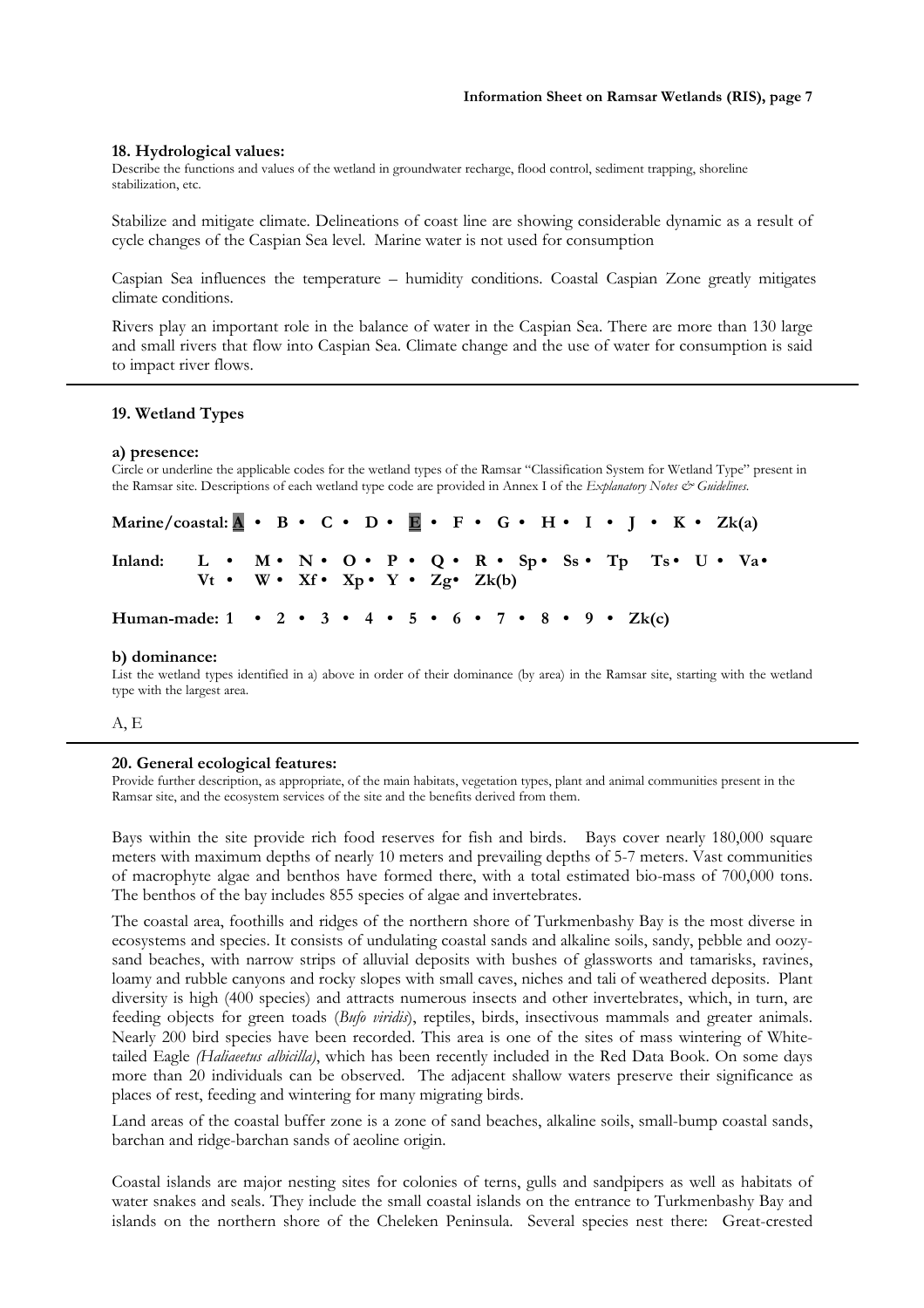Grebe (*Podiceps cristatus*), Great Cormorant (*Phalacrocorax carbo*), Little Ringed Plover (*Charadrius dubius*) Snowy Plover (*Charadrius alexandrinus*), Gull-billed Tern (*Sterna nilotica*), Sandwich Tern (*Sterna sandvicensis*), Common Tern (*Sterna hirundo*) and Little Tern (*Sterna albifrons*) (from Hazar Reserve management plan).

The vegetation of the bays is represented by groups of lower plants (seaweeds) and higher flowering plants (sea grasses). Green (28 species), red (11 species) and brown (1 species) seaweeds form thickets on the shores down to a depth of 6m. In addition to these macroscopicals, there are many hundreds of species of microscopic seaweed - in the plankton and benthic organisms.

Ecological services of the site include the following:

While most of Turkmenbashy Bay is a strictly protected area of Hazar State Reserve, fishing is allowed by some local government directive, and this contributs to local economy, especially for small villages around the bay. Estimated 200 fishermen use the site for fishing with more than 1000 people in total depending on fishery resources. Until recently, the northern part of the bay was an official hunting ground, with at least 500 hunters depending on hunting of birds during autumn and winter times. 40% of food and income for families come from resources from the bay. At present, the Hazar Reserve prepares documents on the inclusion of the north of the site into the protected area as sakaznik with controlled use of biological resources and other economic activities.

Other ecosystem services of the site including supporting services (purification of polluted waters), cultural services (cultural, intellectual and spiritual inspirations) and preserving services, are yet to be studied and discovered.

## **21. Noteworthy flora:**

Provide additional information on particular species and why they are noteworthy (expanding as necessary on information provided in 14, Justification for the application of the Criteria) indicating, e.g., which species/communities are unique, rare, endangered or biogeographically important, etc. *Do not include here taxonomic lists of species present – these may be supplied as supplementary information to the RIS.* 

There are 502 species of vascular plants in total from 269 genus and 65 families; 41 species of seaweed– macrophytes and 5 species of flowering plants occur in the bays. The main vegetation communities in the reserve are various types of desert, floodplains and dry subtropics, plus macrophytes in shallow bays and on the coast. Flowering plants are represented by a few species: *Zostera* sp, *Ruppia* sp, *Potamogeton* sp, *Najas marina*. They grow mainly on sandy soils and in water up to a depth of 4.5 m. Accumulation of algae is registered in Kyzylsu Bay.

## **22. Noteworthy fauna:**

Provide additional information on particular species and why they are noteworthy (expanding as necessary on information provided in 14. Justification for the application of the Criteria) indicating, e.g., which species/communities are unique, rare, endangered or biogeographically important, etc., including count data. *Do not include here taxonomic lists of species present – these may be supplied as supplementary information to the RIS.*

| Common name       | Scientific name   | Subspecies /        | Count/s                 | $1\%$ threshold |  |
|-------------------|-------------------|---------------------|-------------------------|-----------------|--|
|                   |                   | Population (if      |                         |                 |  |
|                   |                   | applicable)         |                         |                 |  |
| Ferruginous Duck  | Aythya nyroca     | SW Asia & NE        | At migration stages     | 1000            |  |
|                   |                   | Africa (non-br)     | $\text{till } 500$ ind. |                 |  |
| Dalmatian Pelican | Pelecanus crispus | SW, S Asia (non-br) | Very rare               | 110             |  |
| Marbled Teal      | Marmaronetta      | SW Asia (non-br)    | Very rare               | 100             |  |
|                   | angustirostris    |                     |                         |                 |  |

Globally threatened species, with populations lesser then threshold values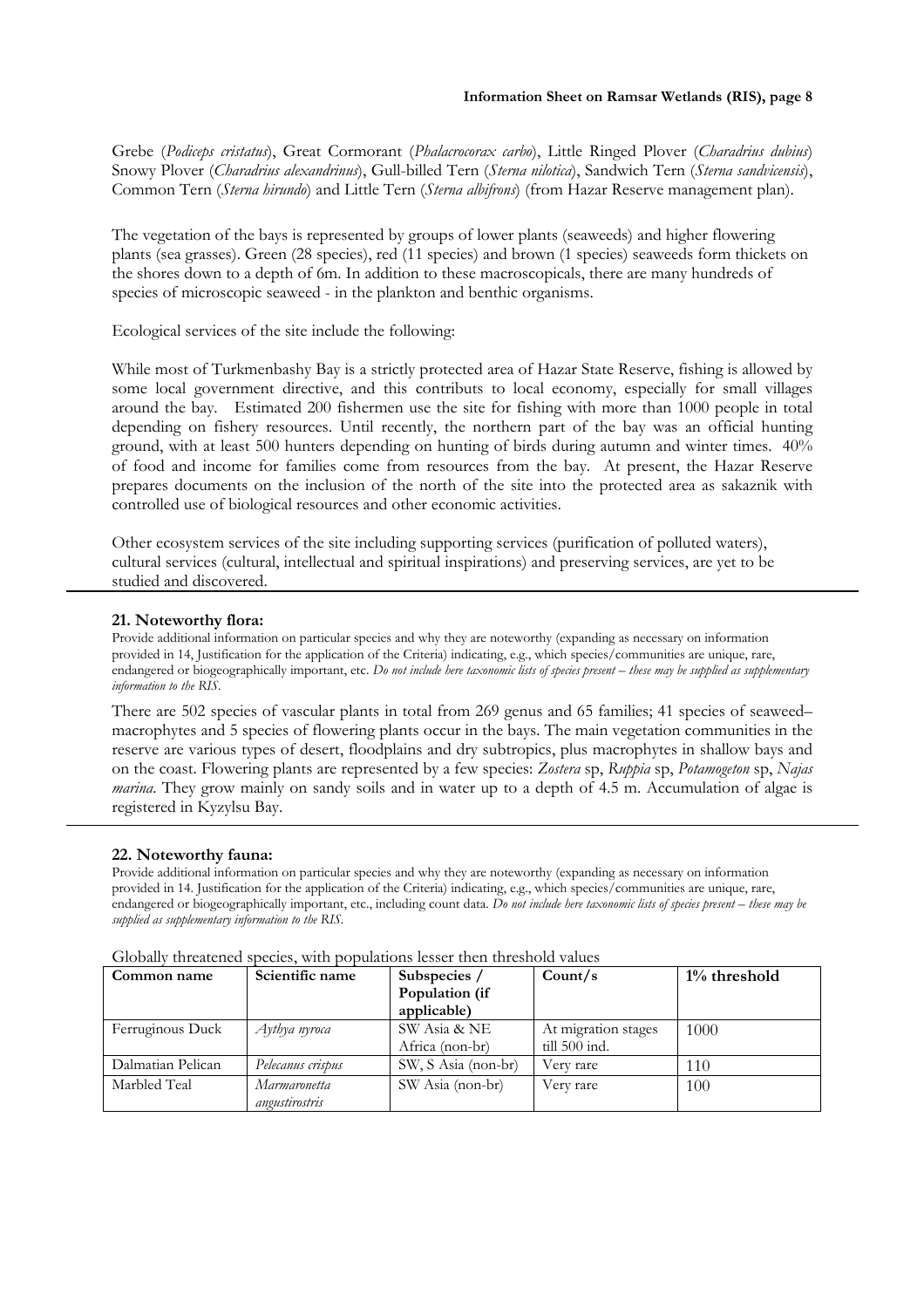Table lists those some species which are not recognised as internationally threatened but which have national status and it also includes threatened **landbirds**. As such, these species are noteworthy to mention here.

| Turkmen<br>name                   | Russian<br>name                       | English name              | Latin name                                                | Turkmenis<br>tan Red<br>Data Book<br>(1999) | <b>IUCN</b><br>Red<br>List | <b>CITES</b><br>(1997) | <b>CMS</b>               |
|-----------------------------------|---------------------------------------|---------------------------|-----------------------------------------------------------|---------------------------------------------|----------------------------|------------------------|--------------------------|
|                                   |                                       |                           | Flora                                                     |                                             |                            |                        |                          |
| Oyukly<br>teloshistes             | Телосхистес<br>ямчатый                |                           | Teloschistes<br>lacunosus (Rupr.)<br>Savicz, 1934         | III                                         |                            |                        |                          |
| Zakaspi<br>shorasy                | Солянка<br>закаспийска<br>Я           | Trans-Caspian<br>saltwort | Salsola<br>transhyrcanica (Iijin,<br>1933)                | III                                         |                            |                        |                          |
| Eihval'dyn<br>sozeni              | Песчаная<br>акация<br>Эйхвальда       |                           | Ammodendron<br>eichwaldii (Ledeb.<br>1853)                | III                                         |                            |                        |                          |
| Chegemik                          | Мягкоплодн<br>ИК<br>критмолист<br>ный |                           | Malacocarpus<br>crithmifolius (Retz.)(<br>C.A. Mey. 1843) | $\rm II$                                    | Data<br>deficien<br>t      |                        | $\overline{\phantom{0}}$ |
| Moh<br>gornushli<br>laziopogon    | Лазиопогон<br>моховидный              |                           | Lasiopogon<br>muscoides (Desf.)<br>(DC. 1837)             | III                                         |                            |                        |                          |
| Androsovy<br>n<br>fagnalony       | Фагналон<br>Андросова                 |                           | Phagnalon<br>androssovii (B.<br>Fedtsch. 1949)            | $\mathbf{I}$                                |                            |                        |                          |
|                                   |                                       |                           | Insecta                                                   |                                             |                            |                        |                          |
| Bolivaryn<br>hudayatysy           | Боливария<br>короткокры<br>лая        |                           | <b>Bolivaria</b><br>brachyptera (Pallas,<br>1773)         | $\rm{II}$                                   |                            |                        |                          |
| Garaganat<br>murtlak<br>chekirtge | Кузнечик<br>темнокрылы<br>й           |                           | Ceraeocercus<br>fuscipennis<br>(Uvarov, 1910)             | III                                         |                            |                        |                          |
| Volga<br>takgazy                  | Волжская<br>$ce$ льдь                 |                           | Alosa kessleri<br>volgensis (Berg,<br>1913)               | $\rm II$                                    | $\mathop{\rm LC}\nolimits$ |                        |                          |
| Kaspi<br>azatmahysy               | Каспийская<br>кумжа                   | Caspian trout             | Salmo trutta caspius<br>(Kessler, 1870                    | $\rm III$                                   |                            |                        |                          |
|                                   |                                       |                           | <b>Birds</b>                                              |                                             |                            |                        |                          |
| Kashykbur<br>un                   | Колпица                               | Common<br>Spoonbill       | Platalea leucocordia<br>(Linnaeus, 1758)                  | $\rm III$                                   |                            |                        | $\overline{\phantom{0}}$ |
| Gyzylgaz                          | Обыкновен<br>ный<br>фламинго          | Greater<br>flamingo       | Phoenicopterus roseus<br>(Pallas, 1811)                   | III                                         | LC                         |                        |                          |
| Burgut                            | Беркут                                | Goldern Eagle             | Aquila chrysaetos<br>(Linnaeus, 1758)                     | $\rm III$                                   | LC                         |                        |                          |
| Gok bahry                         | Сапсан                                | Peregrine                 | Falco peregrinus                                          | $\rm III$                                   | $_{\rm LC}$                |                        |                          |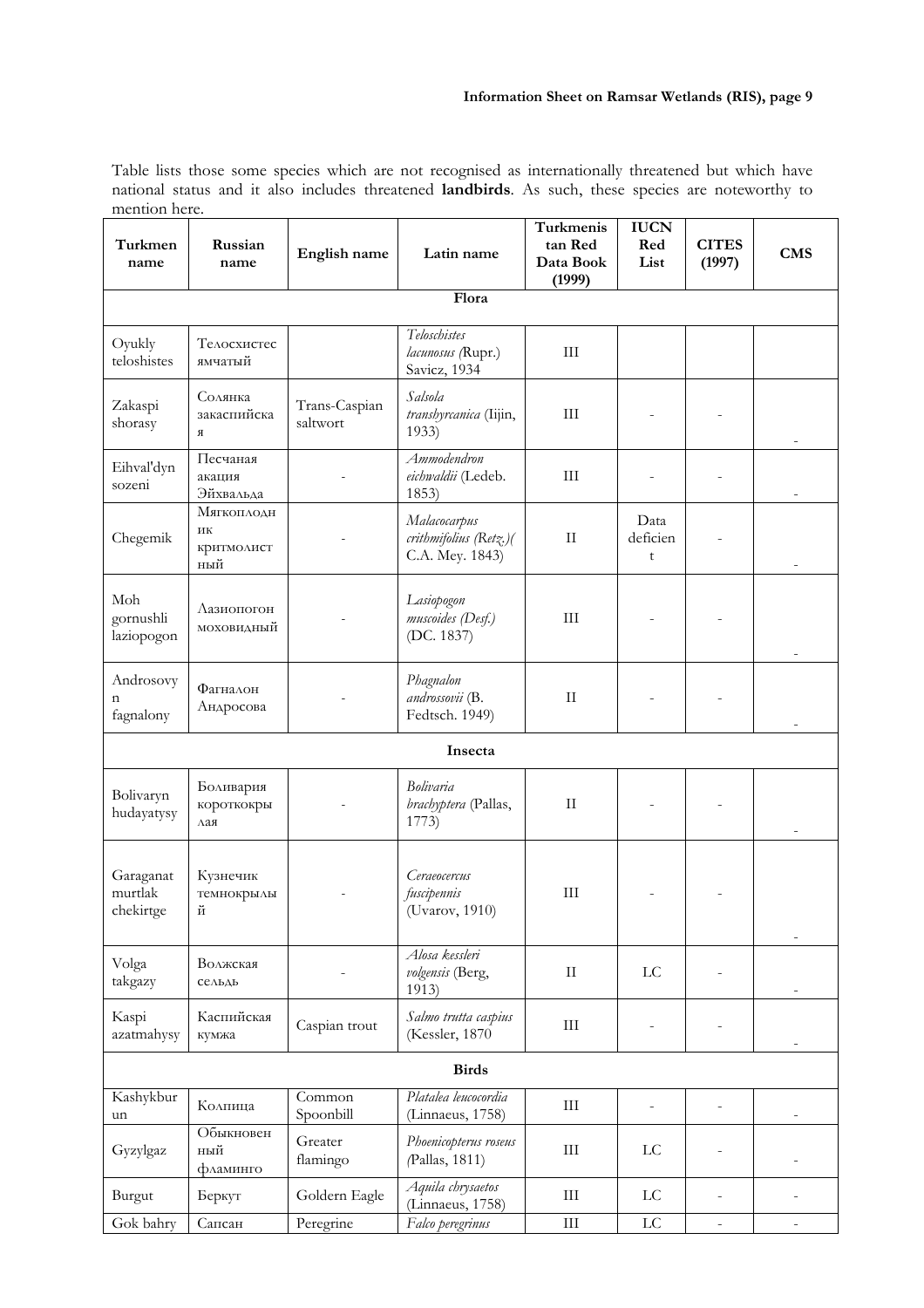| Turkmen<br>name                        | Russian<br>name        | English name                     | Latin name                                  | Turkmenis<br>tan Red<br>Data Book<br>(1999) | <b>IUCN</b><br>Red<br>List | <b>CITES</b><br>(1997) | <b>CMS</b>               |
|----------------------------------------|------------------------|----------------------------------|---------------------------------------------|---------------------------------------------|----------------------------|------------------------|--------------------------|
|                                        |                        | Falcon                           | (Tunstall, 1771)                            |                                             |                            |                        |                          |
| Soltantovu<br>k<br>(Shatovuk)          | Султанка               | Purple<br>Swamphen               | Porphyrio porphyrio<br>(Linnaeus, 1758)     |                                             | LC                         |                        |                          |
| Mazar<br>garagushy                     | Могильник              | Eastern<br><b>Imperial Eagle</b> | Aquila heliaca<br>(Savigny, 1809)           | $\rm{II}$                                   | VU                         |                        | Appendix<br>T            |
| Uzynguiru<br>k garagush                | Орлан-<br>ДОЛГОХВОСТ   | Pallas's Fish-<br>eagle          | Haliaeetus<br>leucoryphus (Pallas,<br>1771) | $\rm II$                                    | VU                         |                        | Appendix<br>$\mathbf{I}$ |
| Sehra<br>govenegi                      | Степная<br>пустельга   | Lesser Kestrel                   | Falco naumanni<br>(Fleischer, 1818)         | III                                         | VU                         |                        | Appendix<br>T            |
| Huvi                                   | Филин                  | Eurasian<br>Eagle-owl            | Buho huho<br>(Linnaeus, 1758)               | III                                         | LC                         |                        |                          |
|                                        |                        |                                  | Mammals                                     |                                             |                            |                        |                          |
| Garagulak                              | Каракал                | Caracal                          | Felis caracal<br>(Schreber, 1776)           | $\rm{II}$                                   |                            |                        |                          |
| Blanfordyn<br>yalmany                  | Тушканчик<br>Бланфорда | Blanford's<br>Jerboa             | Jaculus blanfordi<br>(Murray, 1884)         | $+$ II                                      | LC                         |                        |                          |
| Sychan<br>shekilli<br>homyakzha<br>gaz | Мышевидны<br>й хомячок | Afghan Mouse-<br>like Hamster    | Calomyscus mystax<br>(Kashkarov,<br>1925)   | $+III$                                      | LC                         |                        |                          |

Fish are represented by 10 valuable species: Herring (*Caspialosa* sp.), Mullet (*Mugil* sp.), *Rutilus* sp., *Cyprinus* sp., *Artediellus* sp., *Atherina* sp., *Clupeonella* sp., *Aspius* sp., *Salma* sp. Bays provide spawning grounds for commercial fish. Amphibians: Lake Frog (*Rana ridibunda*) and Green Toad (*Bufo viridis)*. Reptiles- *Echis caruinatus*, *Agama sanquinolenta* and *Laudakia caucasius* (all uncommon) - at the foot of Garadag Mountain and the Ufra Peninsula - Tessellated Water Snake *(Natrix tessellata*) is numerous everywhere where there are reed thickets, in particular on Krasnovodskiy Spit. Mammals - about 50 species of which 19 are rodents, 13 - predators, 7 - insectivores and Chiroptera, 2 - ungulates, 1 - Pinnipedia. The most interesting species is the Caspian Seal (*Phoca caspica*). In 1980, large congregations of seals occurred on Bolshoy Osushnoy Island.

## **23. Social and cultural values:**

**a)** Describe if the site has any general social and/or cultural values e.g., fisheries production, forestry, religious importance, archaeological sites, social relations with the wetland, etc. Distinguish between historical/archaeological/religious significance and current socio-economic values:

Among social values, the fishery is worth to mention. The shallow waters of the reserve form an important breeding and nursery area for many species (though not for Sturgeon, which do not breed here) and a sheltered feeding area for many species in winter. This has a potentially significant economic value, which is not yet evaluated.

Historical significance of the reserve is not obvious and not thoroughly studied from the period of the late medieval (17 century) until today, though the area was populated from the Neolithic times. The ancient Oxus River (now Amy-Darya river) flowed into Turkmenbashy Bay allowing migration of civilizations (II-I millennia b. c. and medieval 13-16 century a.c.) during ancient times. The neolithic settlements, mostly in caves, were discovered here in the coastal mountain areas in the north of the bay in the middle of the  $20<sup>th</sup>$  century; these are of the earliest discovered in the region. The area around the site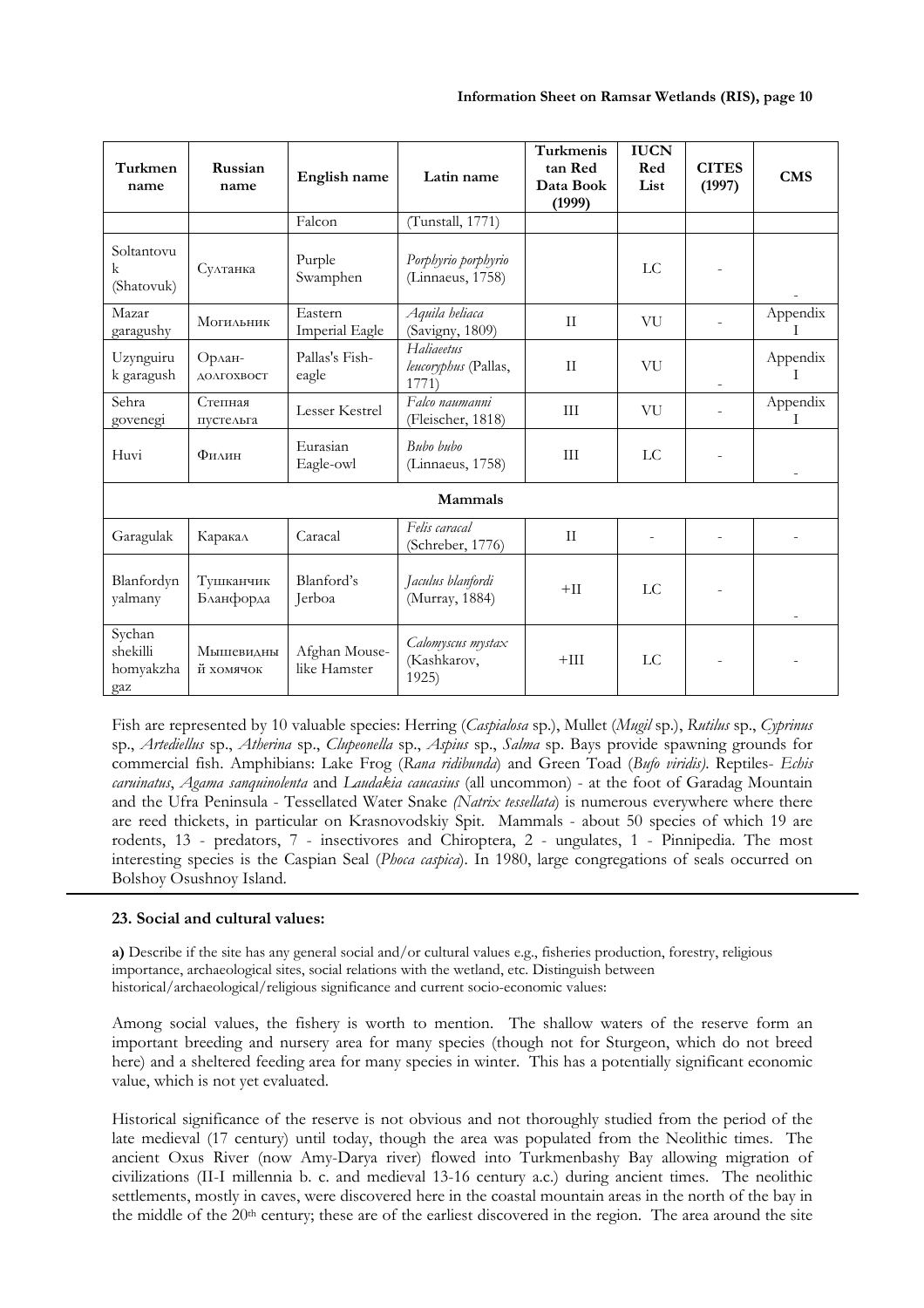was populated with nomad Turkmen and some Kazakh community tribes and was used mainly as traditional fishery and lesser hunting grounds. The establishment of the relations with Russian Empire in the 18th century significantly improved the position of local population to access the local resources. The region significance particularly started to increase in the 19th century when the large quantities of oil were discovered and explored in the Cheleken Peninsula.

Traditional communities located around the site are still exercising traditional livelihoods which are directly related to the wetland services. Some of these communities, such settlements of Gyzylsuw, have the high level of dependency on biological resources of the site and preserve some of the traditional knowledge on hunting, fishing and processing.

Economic value of the site includes the following elements.

- As an integral part of the development of the oil and gas industry around the reserve: the site borders with one of the largest refineries in the Caspian, in the southern border of the site oil exploration takes place.
- As the important transportation corridor, Turkmenbashy Bay is crossed by the navigation canal which connects the Caspian Sea with the important oil terminal and sea port, with cargo and oil traffic exceeding 4 million tons per year.
- For local communities of Turkmenbashy Town and smaller settlements of Turkmenbashy, Yangadja, Garatengir and Belek, it represents the main ground for fishing and hunting.
- Turkmenbashy Bay and surrounding caspian coastal areas are nationally recognized as tourist places, especially during summer times. Several hundred thousand national tourists come to visit this coastal area. The government has launched USD multi-billion investment project to create a international tourist zone in Avaza, only 10 km from the site. This site would become increasingly importatnt as a tourist attraction, especially for ecotourism, for international and local visitors.

**b)** Is the site considered of international importance for holding, in addition to relevant ecological values, examples of significant cultural values, whether material or non-material, linked to its origin, conservation and/or ecological functioning?

If Yes, tick the box  $\blacksquare$  and describe this importance under one or more of the following categories:

i) sites, which provide a model of wetland wise use, demonstrating the application of traditional knowledge and methods of management and use that maintain the ecological character of the wetland:

 The long history of protected area management provide almost untouched preserved landscape and biodiversity, while maintaining traditional uses of the site. This practice has to be maintained in order to preserve the ecological character of the wetland. The interaction with local communities and their involvement in conservation activities should continue to be encouraged and supported.

- ii) sites, which have exceptional cultural traditions or records of former civilizations that have influenced the ecological character of the wetland:
- iii) sites where the ecological character of the wetland depends on the interaction with local communities or indigenous peoples: Since local communities depend on the biodiversity of the site, there is increasing pressure on the biological diversity, especially on migratory birds from the local communities, requiring the introduction of conservation activities and establishment working relations with the local communities.
- iv) sites where relevant non-material values such as sacred sites are present and their existence is strongly linked with the maintenance of the ecological character of the wetland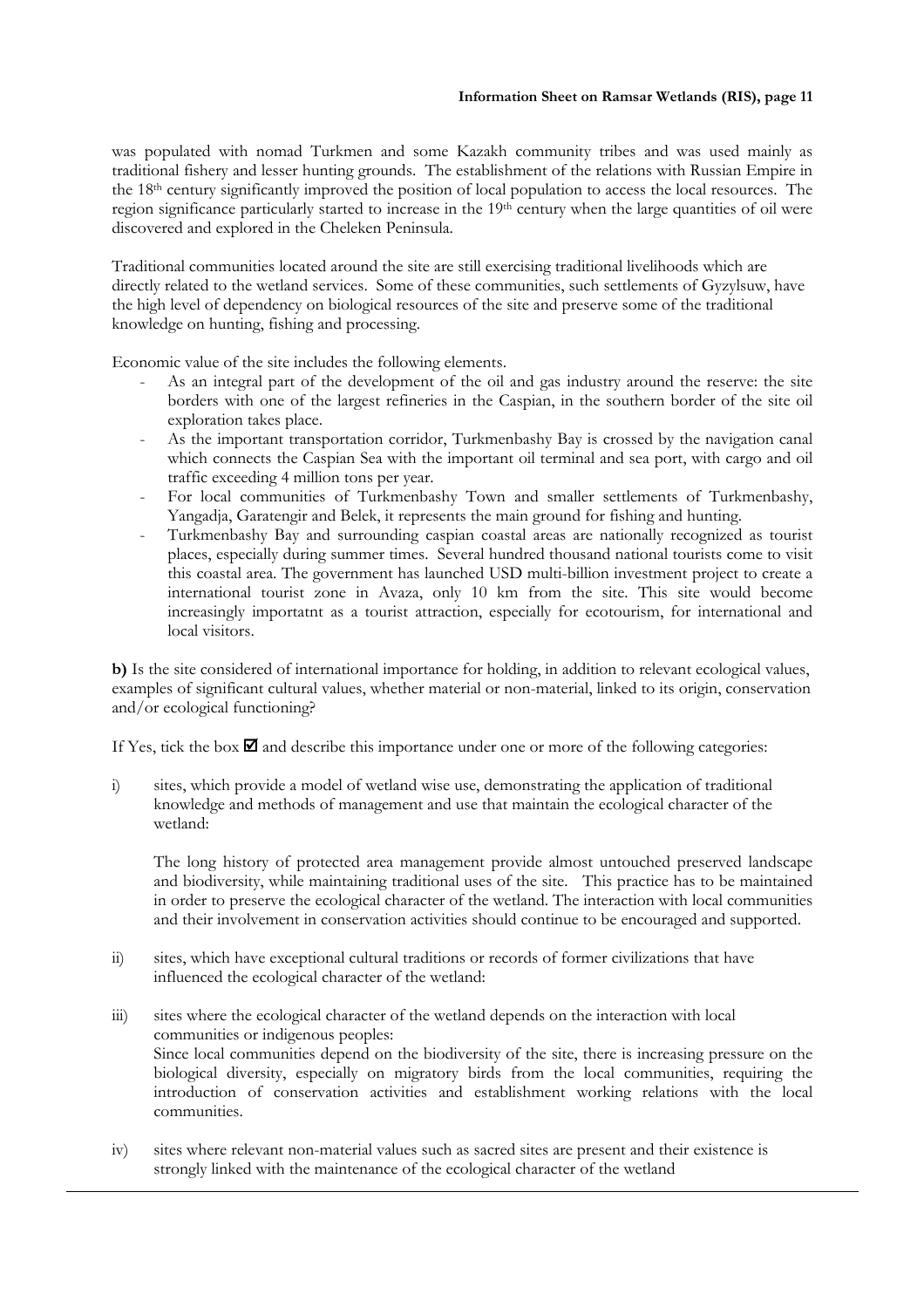## **24. Land tenure/ownership:**

a) within the Ramsar site: State ownership.

b) in the surrounding area: State ownership.

### **25. Current land (including water) use:**

a) within the Ramsar site:

Nature conservation and research  $-72\%$  of the site is designated as a territory of Hazar State Reserve- a strictly protected area.

Transport marine channel is located across the site; ships pass though this channel, connecting oil terminal and cargo port which are bordering with the site. There is the Turkmenbashy Oil Processing Factory and Turkmenbashy Power plant.

The hunting grounds located in the north of the reserve was closed from 2008, providing the opportunity to increase the territory of the protected area to almost 90% of the site. The site waters are subject to limited fishing activities by local fishermen and hunting is limited to areas outside of the protected area.

While most of Turkmenbashy Bay is a strictly protected area of the Hazar State Reserve, fishing is allowed by some local government directive.

b) in the surroundings/catchments: Land use:

#### **Tourism and recreation, oil and gas production**

Today, there is legal foundation for the creation of a functioning national tourist zone. So, since August 2007, the first new "Avaza" Tourist Complex was announced, and this is located close to the north-west border of the site. Turkmenbashy Town was announced as the first Free Economical Tourist Zone in Turkmenistan.

On the north-western border of the site, on the coastal 800 km zone of Turkmenistan section of the Caspian Sea, there is a large scale construction of the new "Avaza" Tourist Complex, one of the biggest complexes on the Caspian Sea.

Large oil exploration and extraction areas are located south of the site. There are oil pipes bordering some parts of the site.

There are settlements with a population of around 150,000 living around the site with one large municipality and a half a dozen smaller settlements. The important rail and road transportation network borders the reserve in the north.

Agricultural use is limited to pasture land mainly in the northern part of the site.

## **26. Factors (past, present or potential) adversely affecting the site's ecological character, including changes in land (including water) use and development projects:**  a) within the Ramsar site:

Analysis of the anthropogenic factors which have affected ecological conditions for the last decade shows that disturbance has had the greatest negative influence on the condition of waterfowl and water birds.

Pollution is a problem. A developing oil and gas complex is now potentially influencing the site, but this is subject to a regulated Environmental Impact Assessment.

The condition of the wetlands and, accordingly, the fauna are affected by the natural processes connected with changes in the level of the Caspian Sea.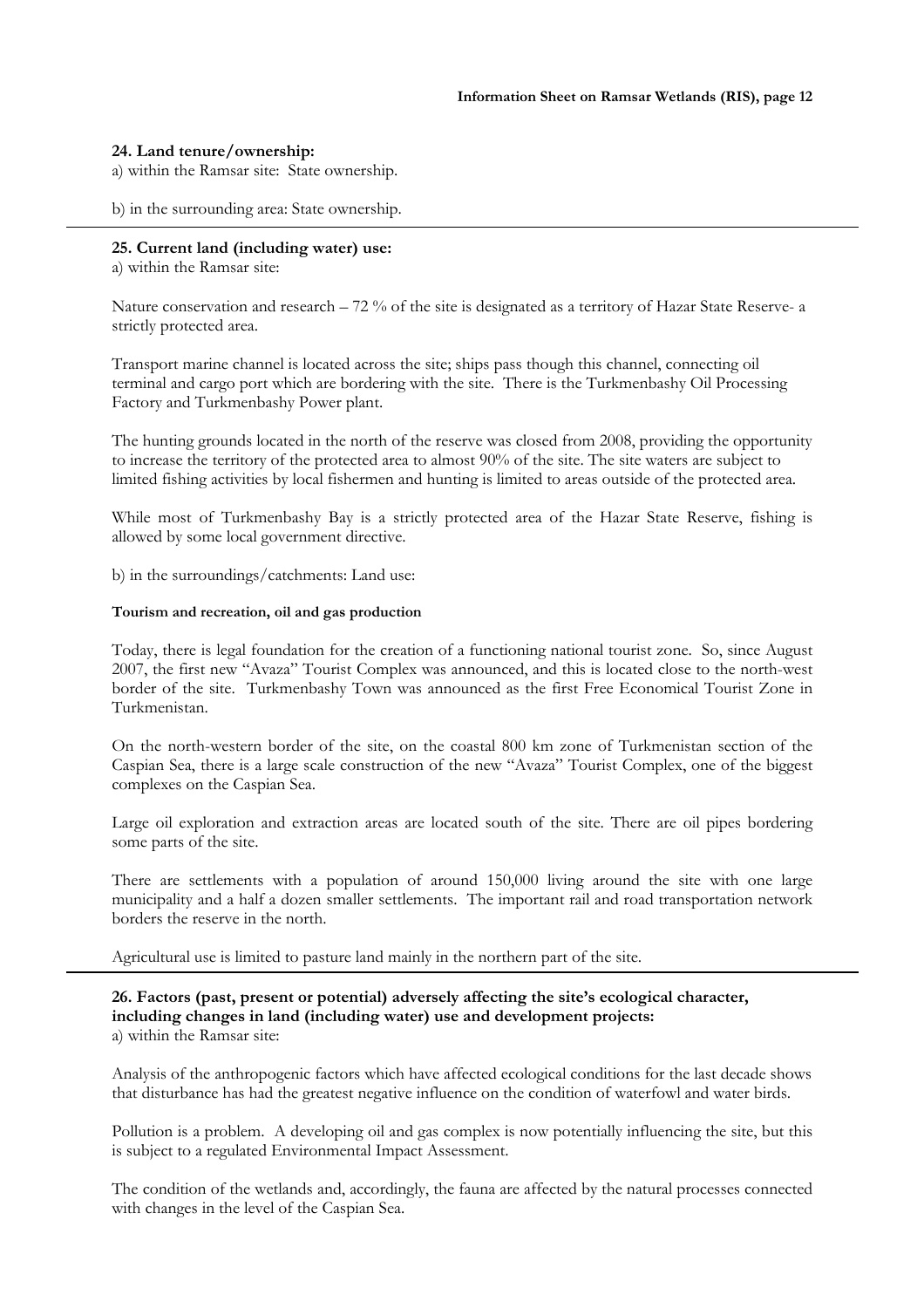Alongside favourable natural processes increasing the area of wetlands over the last 10 years, anthropogenic factors have also strongly increased: pollution by mineral oil, disturbance and illegal hunting of a significant proportion of the wintering and migrating waterfowl and waterbirds.

b) in the surrounding area:

In recent year's, oil and oil products transported from terminals in Turkmenistan has drastically increased. The major terminals for oil transporting are terminals in Ekerem (south), Alaja (the Cheleken Peninsula) and Ufra (the Turkmenbashy Bay). In 2001, transportions via Turkmenistan Caspian ports exceeded 4 million tons; more than 80% of oil and oil products (+4 million tons Atyrau-Heka).

Though no significant oil spills were observed for the time being, this threat demands careful attention.

Technical reinforcement is required. Within the framework of the Caspian Environment Program Grant in 2002-2003, about 200 m of booms and an oil collector were purchased; they were established in the Turkmenbashy Port. The company "Dragon Oil" in Hazar also possesses some remedies for oil spills.

The major sources of municipal pollution is the town of Turkmenbashy and the town of Cheleken. The town's daily municipal waste discharge in the 1990s made about 25-30.000 cubic metres per day, whereas the available network of four pump stations could pump only 12-13.000 cubic metres, which led to discharges into the Turkmenbashy Bay and the Soimonov Bay.

## **27. Conservation measures taken:**

a) List national and/or international category and legal status of protected areas, including boundary relationships with the Ramsar site:In particular, if the site is partly or wholly a World Heritage Site and/or a UNESCO Biosphere Reserve, please give the names of the site under these designations.

72 % (192, 329 hа) of the site is covered by the Hazar State Reserve (which before 1994 was named Krasnovodskiy State Reserve since its foundation in 1968). Ramsar Site area is 267,124 ha (74 795 ha more than Hazar State Reserve).

b) If appropriate, list the IUCN (1994) protected areas category/ies which apply to the site (tick the box or boxes as appropriate):

 $Ia \nightharpoonup j$ ; Ib  $\Box$ ; III  $\Box$ ; IV  $\Box$ ; V  $\Box$ ; VI  $\Box$ 

c) Does an officially approved management plan exist; and is it being implemented?

Within "conservation and sustainable use of globally significant biological diversity in Hazar Nature Reserve on the Caspian Sea Coast" (Hazar project) the management plan for Hazar Reserve was developed and is to be adopted in 2011. The comprehensive field scientific monitoring program, developed under and for the management plan, is launched and successfully being implemented from September 2008.

d) Describe any other current management practices:

The scientific monitoring program which completely serves the management of the reserve is being established and runs with the support of the Hazar Project until the government approval. The technical and human resource capacity improvement program is under implementation by the Reserve and the Hazar Project.

## **28. Conservation measures proposed but not yet implemented:**

e.g. management plan in preparation; official proposal as a legally protected area, etc.

Within Hazar Project, the management plan for Hazar Reserve was developed. The proposal about the increase of the protected area territory was submitted to the government. The boundaries of the protected area within the site are being studied by a group of specialists in order to propose new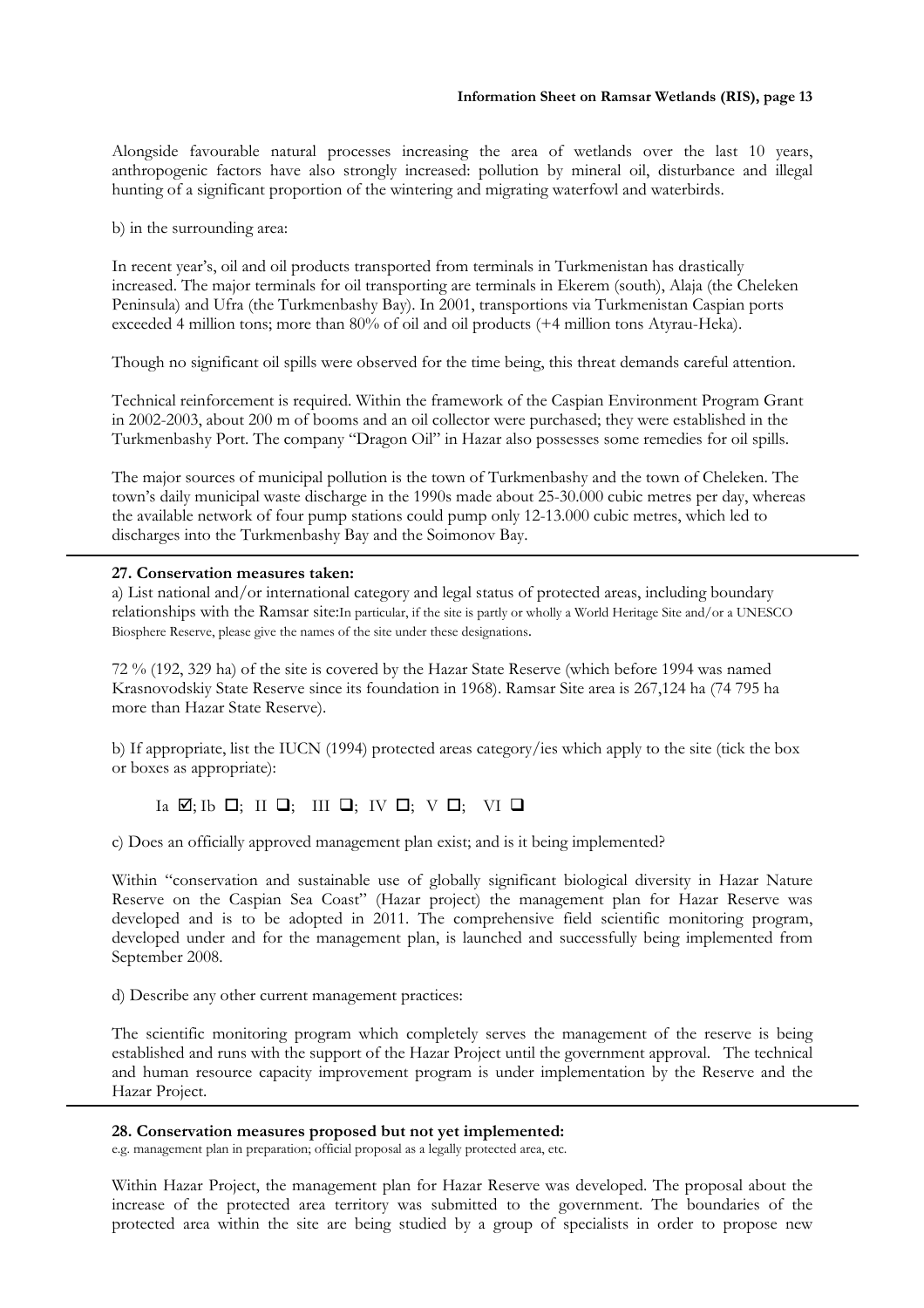boundaries of Hazar Reserve, establish buffer zones and conduct internal zoning. Under the Hazar Project, the comprehensive program of capacity building for Hazar Reserve management is being prepared and implemented. The technical capacity of the Hazar Reserve, including laboratory, field, office and audio-visual equipment was supplied in 2009.

## **29. Current scientific research and facilities:**

e.g., details of current research projects, including biodiversity monitoring; existence of a field research station, etc.

- Annual Biodiversity Monitoring ("Letopis prirody") is implemented by researchers of the scientific department of the Hazar State Reserve; all biodiversity data, collected on annual basis, is recorded in this annual report.
- Caspian Environmental Service "Caspecocontrol" of the Ministry of Nature Protection of Turkmenistan is an independent specialized organization controlling protection and rational management of water, land resources and air of Balkan Province. Tasks of the Service include: State control of observance of the set order of utilizing water reservoirs and waters by enterprises, organizations, institutions, foreign companies, vessels and other floating means, construction on the area of water of the Caspian Sea, as well as citizens, foreign legal and natural persons, based on the environmental legislation of Turkmenistan.
- Experts of the "Conservation of Biodiversity of Global Value in the Hazar Reserve on Caspian Sea Project and Important Bird Areas (IBA) Project jointly carried out autumn-winter assessment of water birds (2007-2008). A Caspian water bird census was carried out in November 2007, February 2008. There has been exchange of data concerning migratory and wintering birds with the Mazandaran Deptartment of Environment (Iran).
- All these activities were included into the newly-developed field monitoring program of the Hazar Reserve which was launched in September 2008. The program will be supported by the comprehensive capacity building program under Hazar Project in 2009-2010.
- In 2007 EU/TACIS regional project on "Caspian Water Quality Monitoring and Action Plan for Areas of Pollution Concern" started in Turkmenistan as well as in all 5 countries of the region in order to support governments to undertake activities on monitoring water quality and develop long-term Action Plans on "hot pots". Project provides "Caspecocontrol" with technical equipment for laboratories.
- The "Caspian Seal" Project funded by the UK Government's Darwin Initiative started in Turkmenistan in 2007 as well as in all 5 countries of the region, and is aimed to identify the causes of the Caspian Seal *(Phoca caspica)* decline, and to establish the conservation measures needed to stabilize and restore the seal population.
- The construction of the scientific monitoring base of the Hazar Reserve on the Ufra Peninsula is underway in addition to the existing enforcement and scientific base.
- Other scientific research of the reserve includes the study of populations and impact of new invader species (e.g Ctenophore *Mnemiopsis leidyi)* the monitoring of fish population on the site and its condition, dissertation work on swans is being developed by reserve specialist.
- The short-term internship program for students from Turkmen State University to visit the site and the Hazar Reserve was launched in 2008.
- The technical capacity of the scientific department is being improved with the provision of (2008-2009) audio-visual, laboratory and field equipment. The program of monitoring of biodiversity (mainly birds) will be supported financialy and technically until the end of 2010.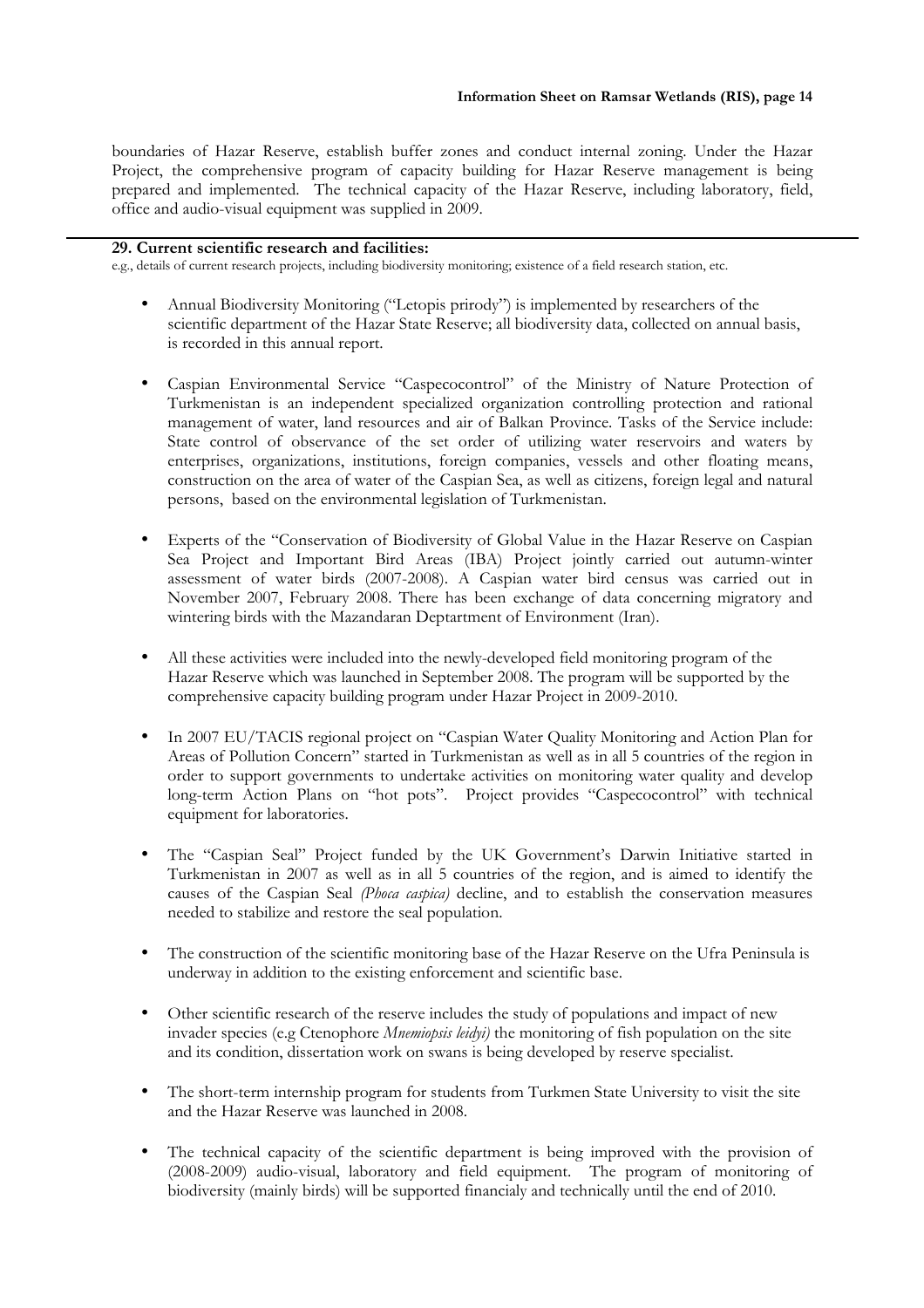• The territory of the Turkmenbashy Bay has more than 75 years long history of the scientific research and monitoring. The Hazar State Reserve is one of the oldest ornithological reserves in Asia. The accumulated knowledge of the reserve is of immense value as the basis for studying the long term impacts of pollution, resource use, climate change and other factors on the Caspian ecosystem.

## **30. Current communications, education and public awareness (CEPA) activities related to or benefiting the site:**

e.g. visitors' centre, observation hides and nature trails, information booklets, facilities for school visits, etc.

- Within the regional "Caspian Seal" Project information booklets, CD materials were prepared and distributed.
- There is the Ornithological Club, based on the "Important Bird Areas" (IBA) Programme and "Caspiy" Club in Hazar Reserve which are working with students, children and local communities. Activities of the Club include education and public awareness among schoolboys and schoolgirls, picture competitions for children on "Nature protection". "Our Caspian Sea" subject; ecological and ornithological trainings, field visits, ecological summer camps, etc. "Important Bird Areas in Turkmenistan" annual newsletter is published within IBA programme, supported by OSCE Centre in Ashgabat (Please see annex 1).
- Public awareness includes public events organized on a annual bases and environmental days, where school children, NGO and scientist participate.
- With the support of GEF, the number of publications and other awareness materials were prepared, including 15 minutes documentary about the Ramsar Convention and Turkmenistan (aired on national and satellite television), leaflets on the reserve, protected species etc.
- The Hazar State Reserve has a museum and exhibition which are open to visitors. In 2007 the reserve's museum accepted more than 1,000 visitors. Reserve specialists conducted lectures to 448 attendees and held meetings on environmental topics (340 people). There is the awareness program implemented by reserve specialists which includes 2 monthly visits to schools in Turkmenbashy Town, lectures for kids, as well as the cooperation with 4 schools which has environmental clubs, museums and laboratories.
- The regional Dawrin Project, implemented by FSC, is aimed at biodiversity education among 11- 14 year old children in the Caspian Sea. The project is aimed among other activities at the creation of a small bird guide (key) to conduct educational field visits (due 2009).

## **31. Current recreation and tourism:**

State if the wetland is used for recreation/tourism; indicate type(s) and their frequency/intensity.

On the north-western border of the site a large scale of the new "Avaza" Tourist Complex, one of the biggest complexes on the Caspian Sea, is under construction.

There is vast potential for tourism activities including ecotourism such as bird watching and tourism. This potential is now being uncovered with the GEF assistance under the Hazar Project. Large stretches of the Caspian coast of Turkmenistan exist in a near natural, relatively unmodified state and the waters are reported to be relatively clean. Urban centres are widely scattered and although the infrastructure required for the import of oil and gas degrades the aesthetic appeal of the area, this is limited to a relatively small area. Turkmenbashy Town and smaller coastal settlements around the site are popular seaside resorts visited by very large numbers of Turkmen holidaymakers in the summer months. The construction of the Avaza Tourism Zone with its 60 hotels and extensive modern tourism facilities close to the site will attract increasing numbers of international visitors.

## **32. Jurisdiction:**

Include territorial, e.g. state/region, and functional/sectoral, e.g. Dept of Agriculture/Dept. of Environment, etc.

72 % of the territory of the site is state property and is under the Ministry of Nature Protection of Turkmenistan and 28 % - is under the local authorities (municipal and regional)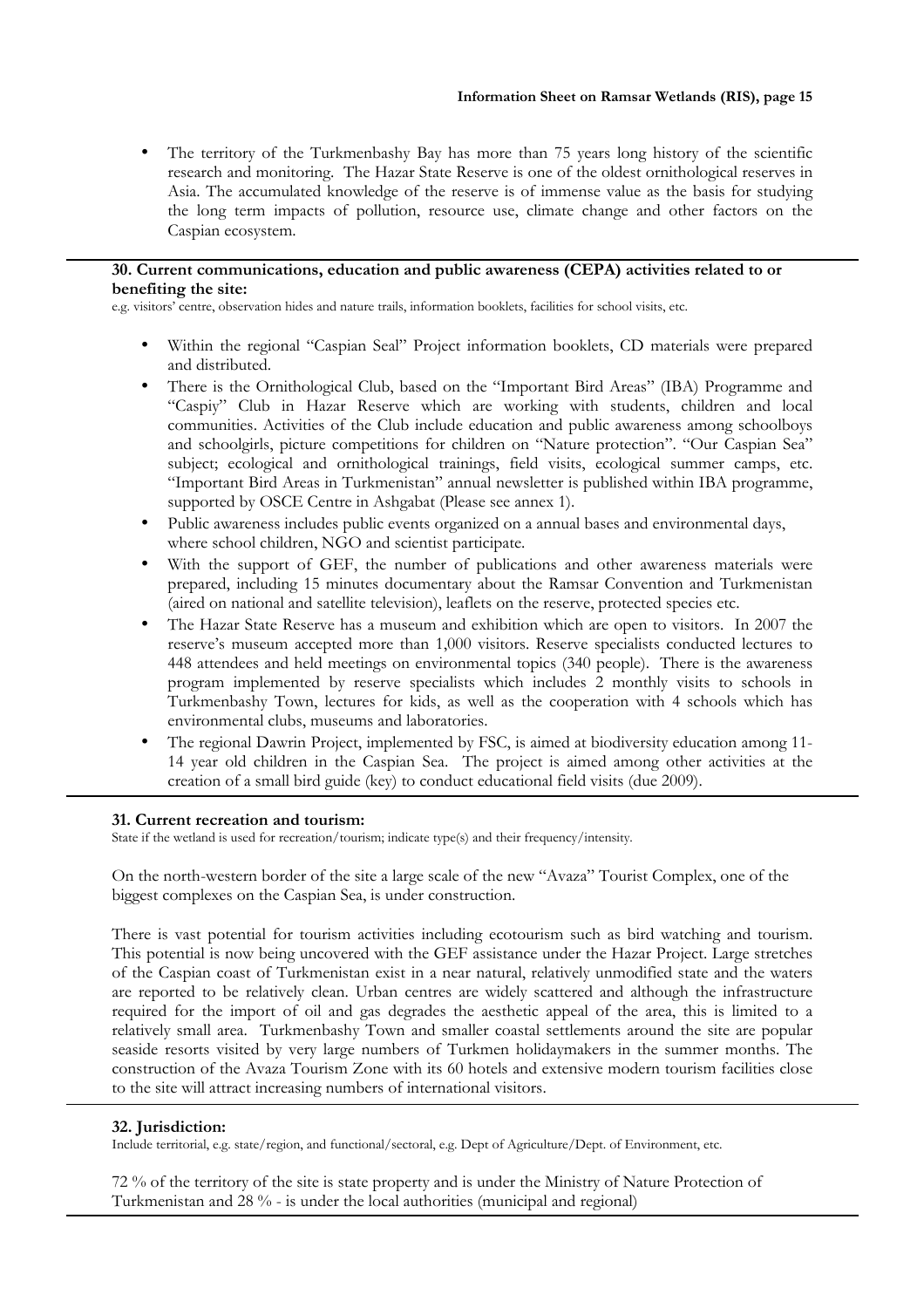## **33. Management authority:**

Provide the name and address of the local office(s) of the agency(ies) or organisation(s) directly responsible for managing the wetland. Wherever possible provide also the title and/or name of the person or persons in this office with responsibility for the wetland.

1) Ministry for Nature Protection of Turkmenistan Turkmenistan, Ashgabat, ul. Kemine, 102 Fax: + 8.312.39.31.84

2)Hazar State Reserve Nuryev Amanmurad, Director h. 42 a, Bahry Hazar Str., Turkmenbashy City, Turkmenistan

#### **34. Bibliographical references:**

Scientific/technical references only. If biogeographic regionalisation scheme applied (see 15 above), list full reference citation for the scheme.

Anon. Important Bird Areas in Turkmenistan. (English, Russian and Turkmen in print). Ashgabat. 2008. Materials of scientific practical conference, devoted to 75<sup>th</sup> anniversary of Hazar State Reserve. Ashgabat. 2008

Anon. Hazar Reserve. Information brochure. Ashgabat. 2008

Gauzer M.E., Vasilev V.I. (1996). The prognosis of dynamics of wintering of a waterfowl for Southeast Caspian sea. - Pressing questions of protection of the environment and sustainable development of Turkmenistan. Ashgabat. (in Russian).

Isakov Yu.A. (1940). Ecology of wintering of a waterfowl on Southern Caspian sea. – The transactions of national (USSR) ornithological reserve Gasan-Kuli, (I). (in Russian).

Isakov J.A., Vorobev K.A. (1940). The review of winterings and migrations of birds on Southern Caspian sea. The transactions of Soviet-national ornithological reserve Gasan-Kuli, (1). (in Russian).

Laptev M.K., Sulima V.L., Frejberg L.R. (1934). National ornithological reserve Gasan-Kuli of the TSSR. - Proceedings of the Turkmen inter-departmental Committee on wildlife management and development of natural resources. (1), Ashkhabad. (in Russian).

Rustamov A.K., Vasilev V.I. (1976) Natural reserves of the USSR: (Soviet-national Krasnovodskiy ornithological reserve). - Moscow. Znanie. (in Russian).

Rustamov E.A., Scherbina A.A., Vasiliev V.I., Gauzer M.E., Belousova A.V.. (2009) Status of the Whiteheaded Duck along the Turk,men Shore of the Caspian Sea. – Casarca, V. 12, N 1, P. 76-84 (In Russian)/ Vasilev V.I. (1974). The chronicle of Krasnovodskiy reserve. The book 3, Krasnovodsk (not published). (in Russian).

Vasilev V.I. (1984). The chronicle of Krasnovodskiy reserve. The book 13. Krasnovodsk (not published). (in Russian).

Vasilev V.I., (1986). The report on activity of Krasnovodskiy reserve for 1981-1985 Krasnovodsk (not published). (in Russian).

Vasilev V.I. (1990). An estimation of a modern condition of wetlands of the Southeast Caspian sea places of mass winterings and seasonal migrations of waterfowl and water birds as a basis of rational use of their resources. The report of Krasnovodskiy reserve (not published). (in Russian).

Vasilev V.I., Gauzer M.E. (1991). A role of east coast of Caspian sea in protection of mass winterings and reproduction waterfowl and water birds. - Materials from 1 International conference on problems of Caspian sea. Baku. (in Russian).

Vasilev V.I., Gauzer M.E. (1996). Problem of lead pollution on some reservoirs of southeast coast of Caspian sea. - Pressing questions of preservation of the environment and steady development of Ashgabat, Turkmenistan. (in Russian).

Vasiliev V.I., Gauzer M.E., Rustamov E.A., Belousova A.V. 2006. The Lesser White-fronted Goose *Anser erythropus* in the south-east Caspian region of Turkmenistan. *Waterbirds around the world*. Eds. G.G. Boere, C.A. Galbraith & D.A. Stroud. The Stationery Office, Edinburgh, UK. Pp. 629-632.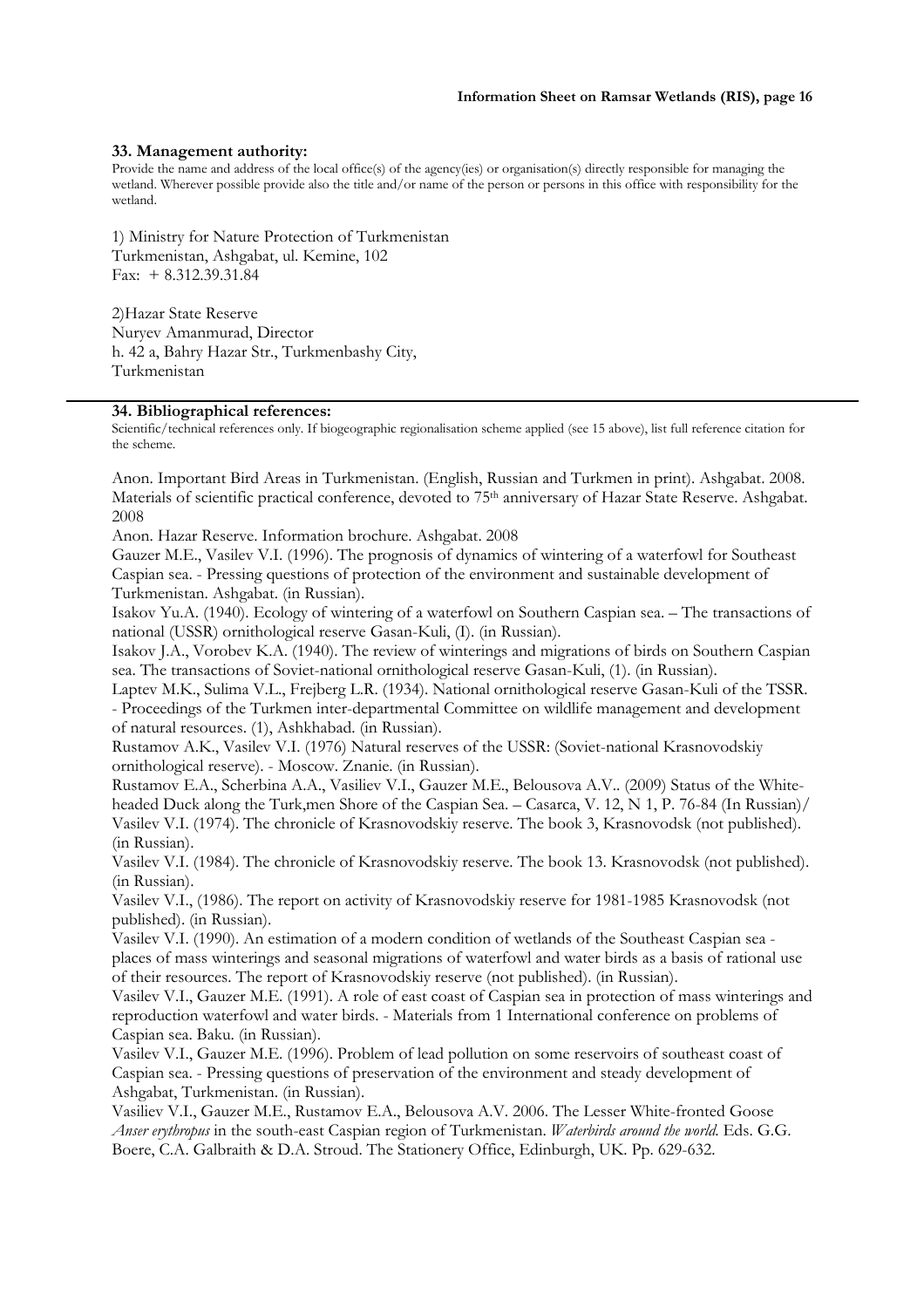Vasilev V.I., Sherbina А.А. (1977). Features of wintering of a waterfowl at east coast of Caspian sea during seasons 1971-72 both 1972-73 and actions of Krasnovodskiy reserve on their extra nutrition. – Resources of wild fowls of coasts of Caspian sea and adjoining areas. Astrakhan. (in Russian).

Please return to: **Ramsar Convention Secretariat, Rue Mauverney 28, CH-1196 Gland, Switzerland** Telephone**: +41 22 999 0170** • Fax: **+41 22 999 0169** • e-mail: **ramsar@ramsar.org**